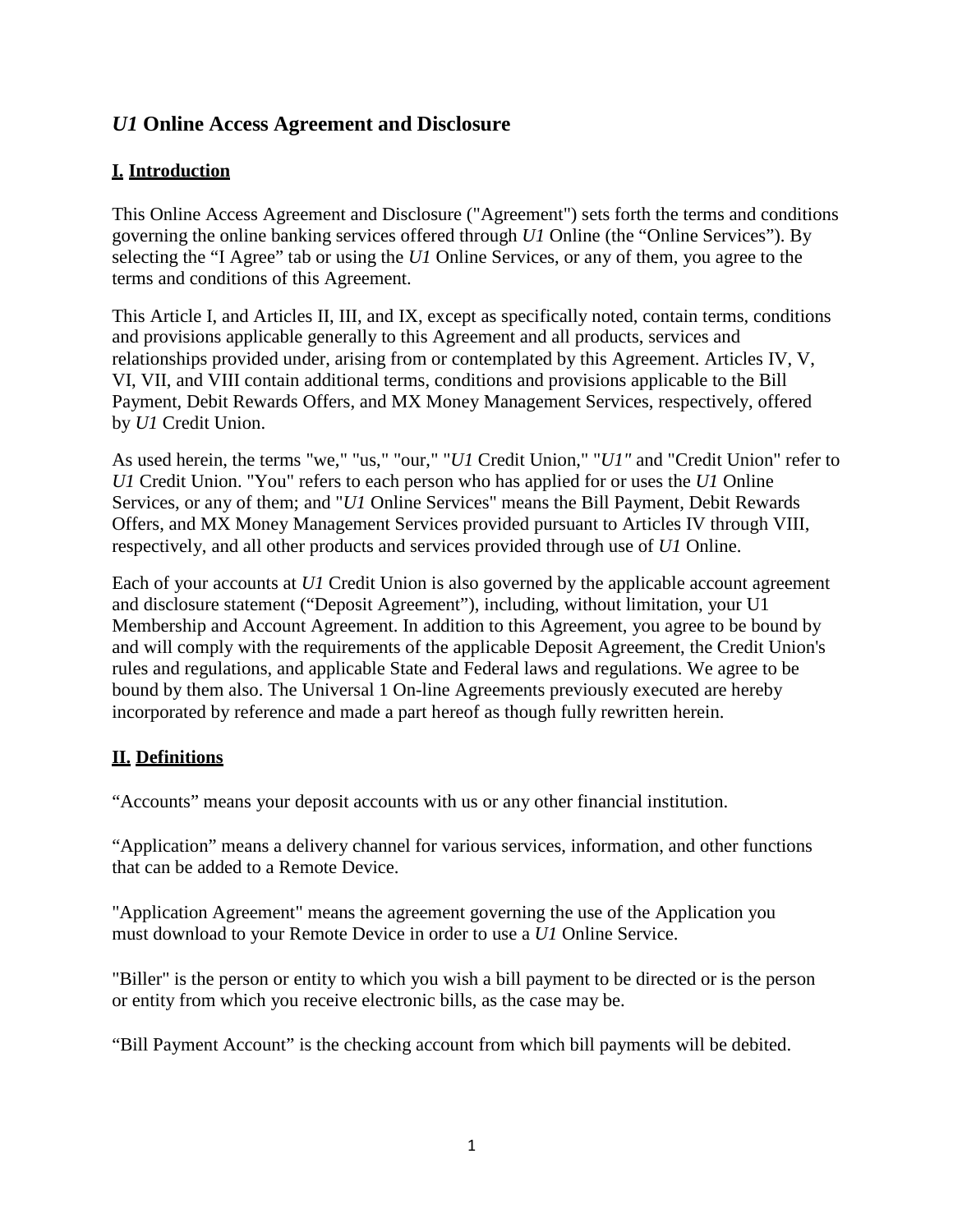"Bill Payment Services" means the bill payment services described in and offered pursuant to Article IV hereof.

"Business Day" means Monday through Friday, excluding any federal holiday.

"Check 21" means the Check Clearing for the 21st Century Act.

"Debit Rewards Offers" means the purchase rewards application described in and offered pursuant to Article VII hereof.

"Due Date" is the date reflected on your Biller statement for which the payment is due; it is not the late date or grace period.

"Funds Transfer Service" means the transfer of funds between any two of your accounts at *U1*  Credit Union or any accounts you own at other financial institution, as described in and pursuant to Article VI hereof.

"MX Money Management" means the financial management service described in and offered pursuant to Article VIII hereof.

"Payment Instruction" is the information provided by you to the Bill Payment Service for a bill payment to be made to the Biller (such as, but not limited to, Biller name, Biller account number, and Scheduled Payment Date).

"Scheduled Payment" is a payment that has been scheduled through the Service but has not begun processing.

"Scheduled Payment Date" is the day you want your Biller to receive your bill payment and is also the day your Payment Account will be debited, unless the Scheduled Payment Date falls on a non-Business Day in which case it will be considered to be the previous Business Day.

### **III. Access and Protecting Your Account**

# **A. Accessing Your** *U1* **Credit Union Accounts through** *U1* **Online**

To access your accounts through *U1* Online, you must have a *U1* Credit Union account, a *U1*  Online username and an Online password. You will be given an Online password for your use to log on to *U1* Online the first time. Upon logging in to *U1* Online the first time, you will be required to create a new username and password. You will use the username and password at the time of each subsequent login to *U1* Online.

You may change your Online password through using the options buttons within *U1* Online. We recommend you change your Online password regularly. For security purposes, it is recommended that you memorize your Online password and do not write it down. You are responsible for keeping your username, Online password, member numbers and other account data confidential.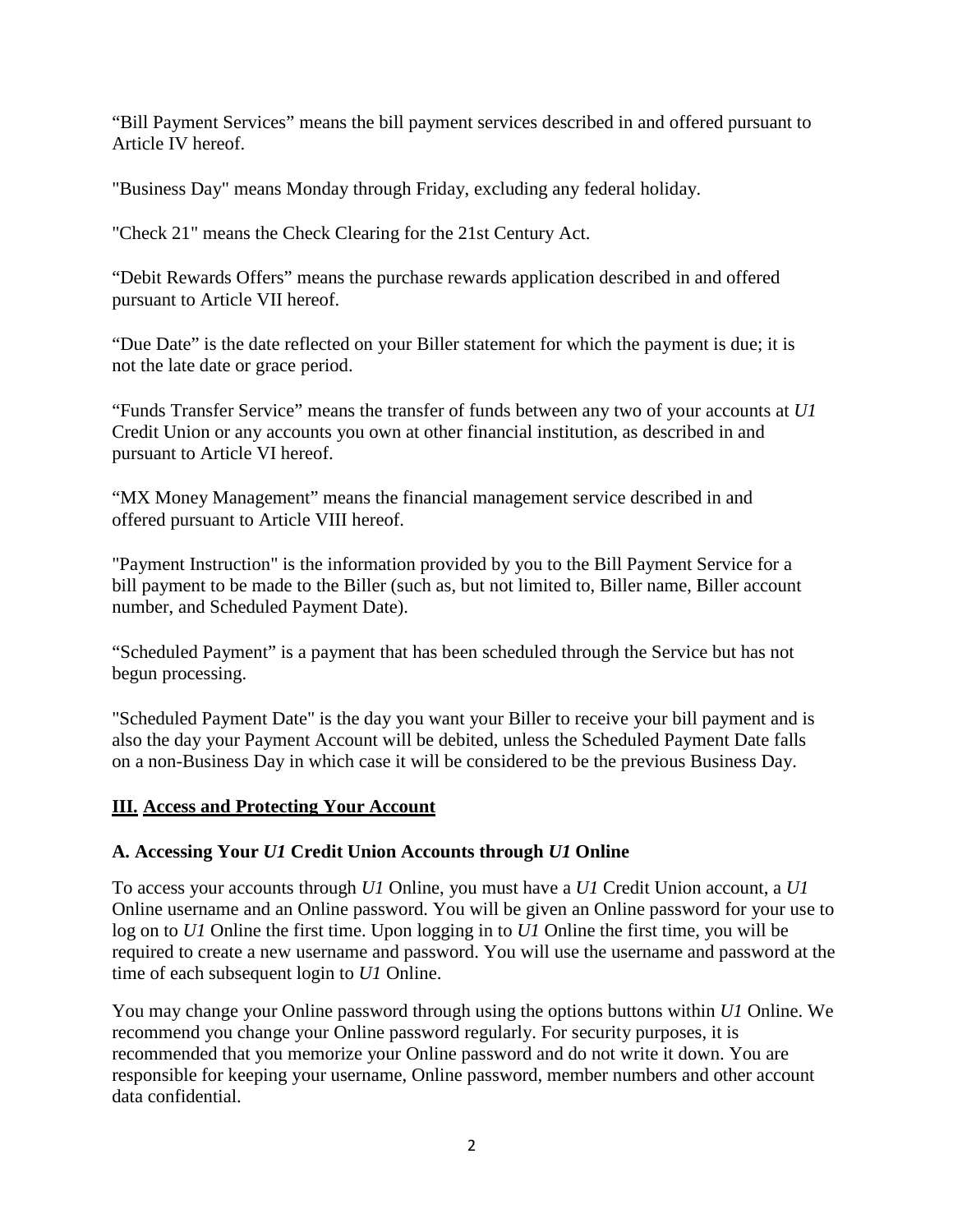### **B. Password and Security**

You agree not to give or make available your password or other means to access your account to any unauthorized individuals. You are responsible for all payments and transactions you authorize using *U1* Online Service. If you permit other persons to use any *U1* Online Service or your password or other means to access your account, you are responsible for any transactions they authorize. If you believe that your password or other means to access your account has been lost or stolen or that someone may attempt to use the *U1* Online Services, or any of them, without your consent or has transferred money without your permission, you must notify us at once by calling *U1* Member Services at (937) 225-6800, option -0- / (800) 543-5000, option -0-, or writing us at Universal 1 Credit Union, 1 River Park Dr., Dayton, OH 45409.

## **C. Hardware and Software Requirements**

In order to access and use the *U1* Online Services, and retain certain communications, you must have:

- An Internet browser that supports 128-bit encryption, such as the latest versions of Internet Explorer, Chrome or Safari.
- An e-mail account and e-mail software capable of reading and responding to your email.
- A personal computer, operating system and telecommunications connections to the Internet capable of supporting the foregoing.
- Sufficient electronic storage capacity on your computer's hard drive or other data storage unit.
- A printer that is capable of printing from your browser and e-mail software
- A telephone capable of accepting either a voice response or text message

In order to access and use Mobile Banking you must have a compatible and supported mobile phone served by a certified mobile carrier, be enabled to receive and transmit data, and must include texting functionality.

### **D. Fees and Charges**

There are currently no fees for accessing your account(s) through *U1* Online. However, there may be fees associated with optional banking services and features, such as Bill Payment Services. The fees for U1 Online Bill Payment Services are:

- 1. No charge for up to **15** transactions per calendar month or any portion thereof, **\$0.50** for each additional transaction.
- 2. Additional fees; **\$15.00** for expedited payments
- 3. Universal 1 Credit Union's standard fees for returned items, stop payments and cancelled check copies for checks you issue/write also apply. Please refer to our General Fee Schedule for details of applicable fees. You authorize us to deduct any such fees from any account in your name.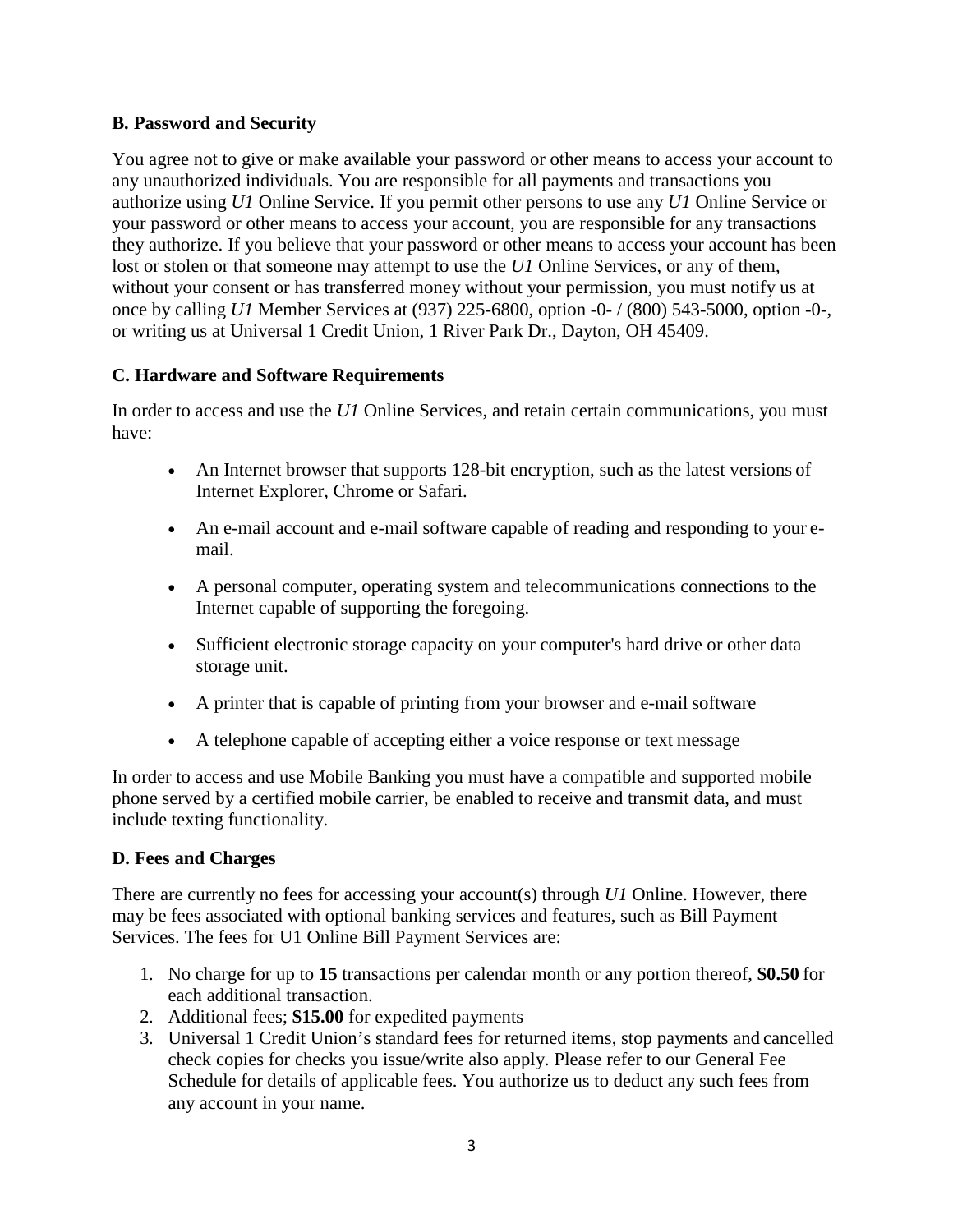We reserve the right to change the charges or fees for accessing your accounts through *U1*  Online or using the *U1* Online Services, or any of them, at any time. We will notify you online, send a notice to you at the address shown on our records, or send you an electronic mail message, as required by applicable law. We will deduct any and all fees automatically each month from your U1 Checking Account. Should your Checking Account have insufficient funds, we will deduct the appropriate fees from your Savings Account and any overdraft fee would apply. You will be charged this fee every month you are enrolled in the Service, regardless of use.

### **E. New Services**

*U1* Credit Union may, from time to time, introduce new online services. By using these services when they become available, you agree to be bound by the rules governing your use of the services.

### **F. Benefits of Using** *U1* **Online**

With *U1* Online, you can manage your personal accounts from your home or office on your personal computer or mobile device. You can use *U1* Online to:

- View account balances and review transaction history.
- Transfer money between your Credit Union accounts and your accounts at other financial institutions.
- Transfer funds from one of your accounts at *U1* or another financial institution to a recipient.
- Pay bills or transfer funds to any merchant, institution or individual.
- •Communicate directly with *U1* Credit Union through E-mail.
- View and archive electronic documents, including statements and notices.

### **G. Payment Account**

Although there are no fees for accessing your accounts through *U1* Online, you may be asked to designate a payment account for selected service(s), such as the Bill Payment Account for Bill Payment Services. You agree to pay promptly all fees and charges for services provided under this Agreement, and authorize us to charge the account that you have designated as the payment account or any other account for any such fees and charges. If you close the payment account, you must notify *U1* Credit Union and identify a new payment account for the selected service(s).

### **H. Transfers from Non-Transactional Accounts**

The number of transfers from a non-transactional account (e.g., a savings account) is limited as described in the applicable Deposit Agreement and disclosure. If a hold has been placed on deposits made to an account from which you wish to transfer funds, you cannot transfer the portion of the funds held until the hold expires.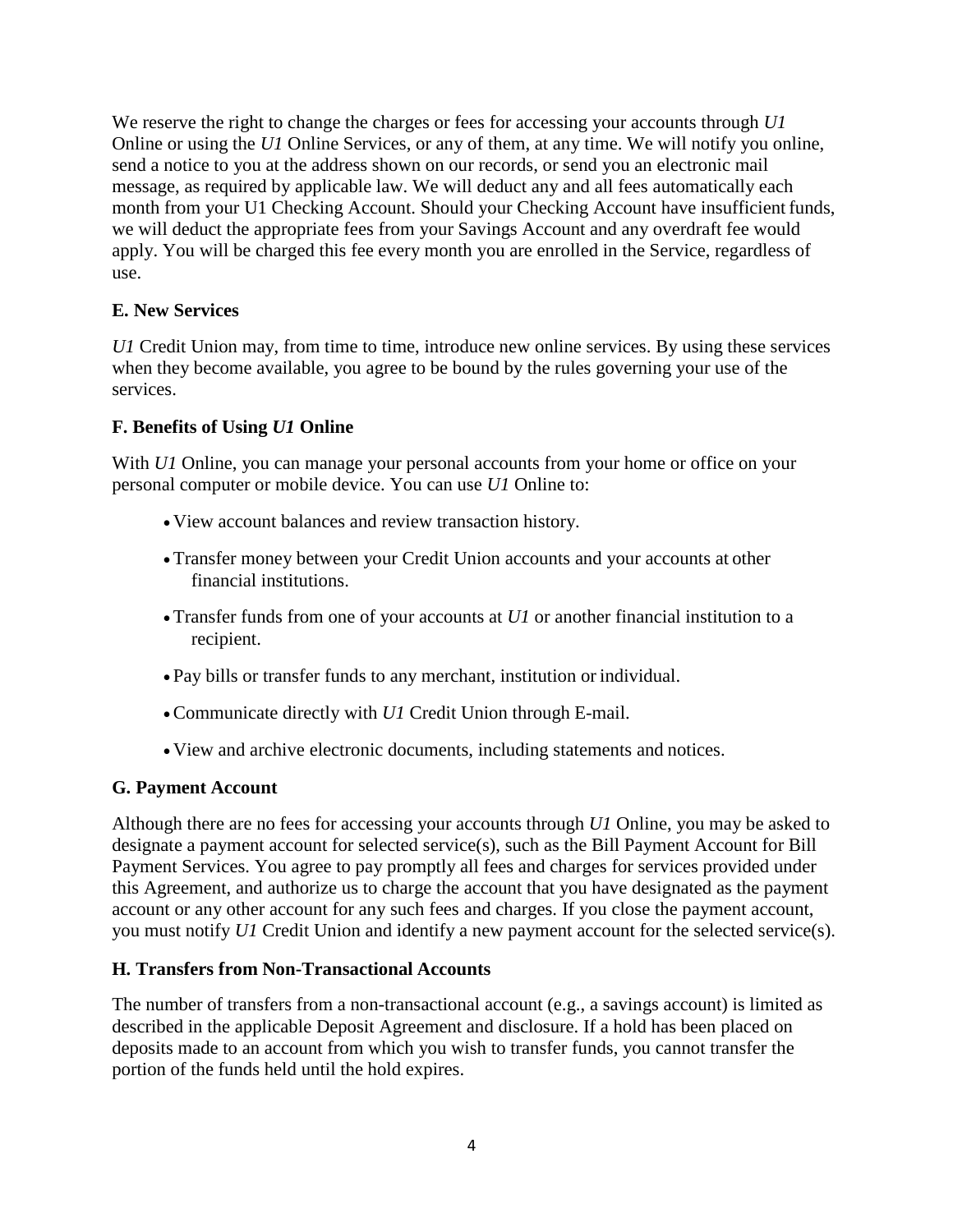## **I. Overdrafts: Order of Payments, Transfers, Other Withdrawals**

If your account has insufficient funds to perform all electronic funds transfers (ATM withdrawals, pre-authorized transactions, *U1* Online transfers and bill payments, etc.) that you have requested for a given business day, then:

- 1.Certain electronic funds transfers involving currency disbursement, like ATM withdrawals, will have priority, and
- 2.The electronic funds transfers initiated through *U1* Online that may result in an overdraft of your account may, at *U1* Credit Union's discretion, be canceled.

In addition, you will be charged the same overdraft charges that apply to your account.

### **J. Hours of Accessibility**

You can access your *U1* Credit Union accounts through *U1* Online seven days a week, 24 hours a day. However, at certain times, some or all of *U1* Online may not be available because of system maintenance. You will be notified online when this occurs.

## **K. Third-Party Charges**

You agree to be responsible for any third-party charges (e.g., internet, telephone, mobile SMS) incurred by accessing your *U1* Credit Union accounts or conducting Online Services through *U1*  Online.

### **L. Preventing Misuse of Your Account**

Your role is extremely important in the prevention of any wrongful use of your account. You must promptly examine your statement upon receipt. If you find that your records and ours disagree, you must immediately call *U1* Member Services at (937) 225-6800, option -0- / (800) 543-5000, option -0-.

In addition to protecting your passwords and account information, you should also take precautions to protect your personal identification information, such as your driver's license, Social Security Number, etc. This information by itself or together with information on your account may allow unauthorized access to your account(s). It is your responsibility to protect personal information with the same level of care that you protect your account.

### **M. Secured Electronic Mail (E-mail)**

Sending secured electronic mail (E-mail) through *U1* Online is a safe way to communicate with *U1*. E-mail is provided for you to ask questions about your account(s) and provide general feedback. E-mail is accessible after you sign on to a session of *U1* Online with your password. To ensure the security of your account information, we recommend that you use the E-mail feature within *U1* Online when asking specific questions about your account(s). It is assumed that any communications through *U1* Online were sent or authorized by you.

You cannot use E-mail to initiate transactions on your account(s). For banking transactions, please use the appropriate functions within *U1* Online or call (937) 225-6800, option -0- / (800) 543-5000, option -0-.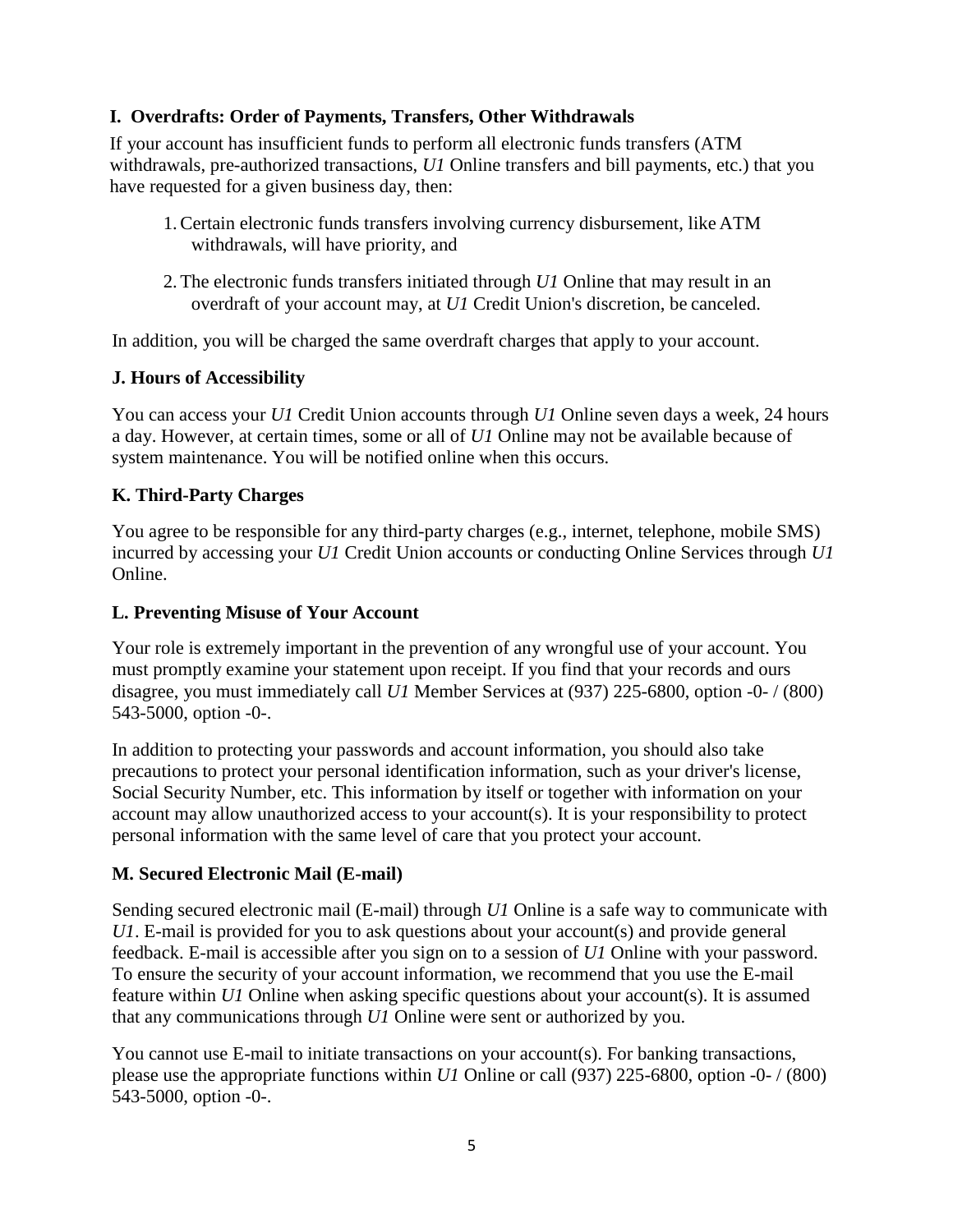### **N. Important Things To Remember**

*U1* will NEVER contact our members and ask them to provide their online banking credentials. This includes, but is not limited to, by mail, phone, email, text message or in-person.

Establishing an e-Alert for certain transaction types or dollar amounts can help you stay aware of activity on your account. *U1* also provides real-time reporting and pending debits on all accounts. Periodic review of your accounts can help identify suspicious activity early.

In the event you do identify suspicious activity on any of your accounts, please contact *U1* immediately at (937) 225-6800, option -0- / (800) 543-5000, option -0-.

# **IV. Bill Payment Service**

# **A. Payment Scheduling**

The earliest possible Scheduled Payment Date for each Biller (typically five (5) or fewer Business Days from the current date) will be designated within the application when you are scheduling the payment. Therefore, the application will not permit you to select a Scheduled Payment Date less than the earliest possible Scheduled Payment Date designated for each Biller. When scheduling payments you must select a Scheduled Payment Date that is no later than the actual Due Date reflected on your Biller statement unless the Due Date falls on a non-Business Day. If the actual Due Date falls on a non-Business Day, you must select a Scheduled Payment Date that is at least one (1) Business Day before the actual Due Date. Scheduled Payment Dates must be prior to any late date or grace period.

Payments to Billers outside of the United States or its territories are prohibited through the Bill Payment Service.

# **B. Service Guarantee**

Due to circumstances beyond the our control, particularly delays in handling and posting payments by Billers or financial institutions, some transactions may take longer to be credited to the account to which you have directed payment. Except as set forth below, we will bear responsibility for any late payment related charges up to \$50.00 should a payment post after its Due Date as long as the payment was scheduled in accordance with the guidelines described under "Payment Scheduling" in this Agreement.

Although tax payments and court-ordered payments may be scheduled through the Bill Payment Service, such payments are discouraged and are scheduled at your own risk. In no event shall we be liable for any claims or damages resulting from your scheduling of these types of payments. All research and resolution for any misapplied, mis-posted or misdirected tax or court-ordered payments will be the sole responsibility of you and not of the Service.

# **C. Payment Authorization and Payment Remittance**

By providing us with names and account information of Billers to whom you wish to direct payments, you authorize us to follow the Payment Instructions we receive through the payment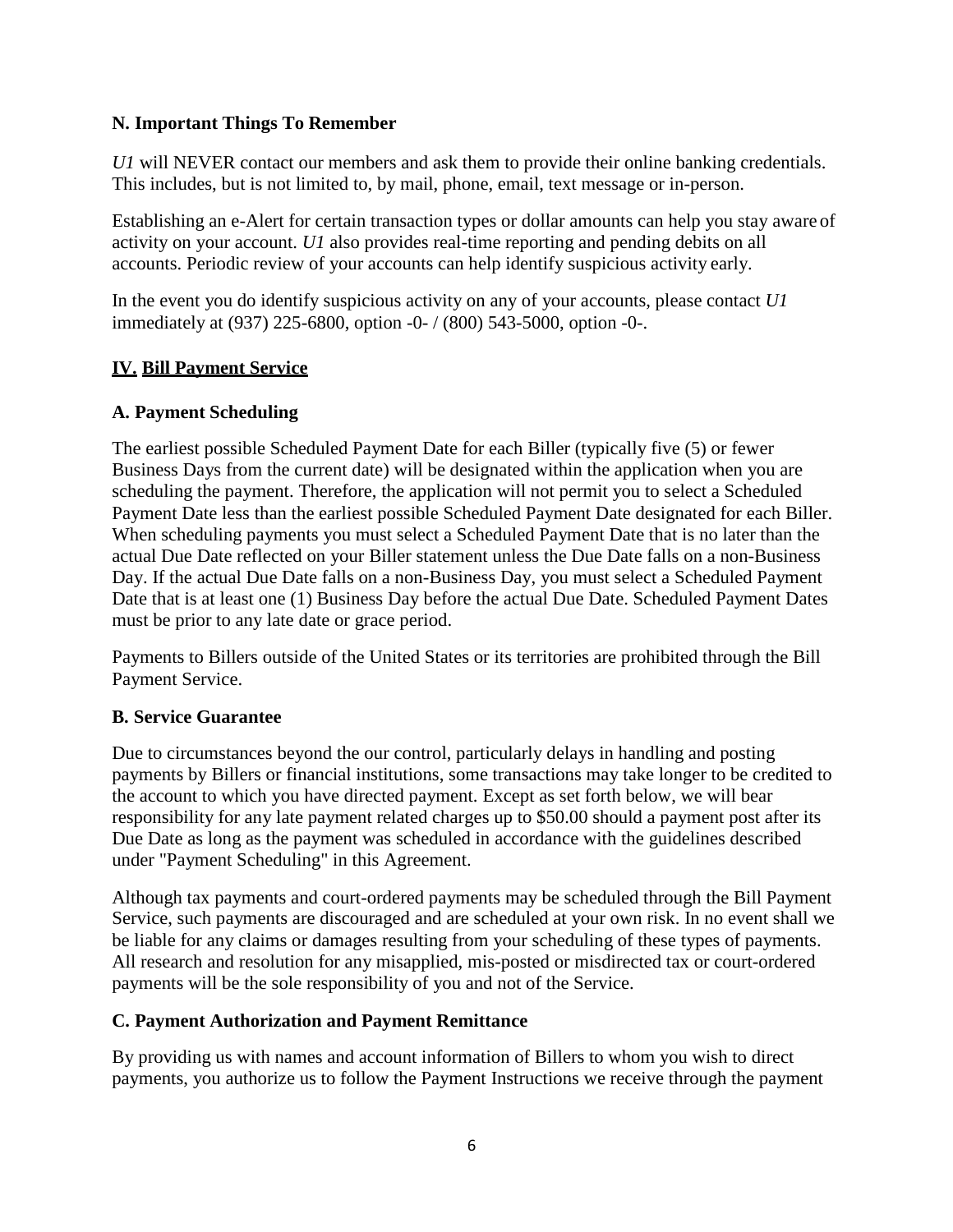system. In order to process payments more efficiently and effectively, we may edit or alter payment data or data formats in accordance with Biller directives.

When we receive a Payment Instruction through the Bill Payment Services, you authorize us to debit your Payment Account and remit funds on your behalf so that the funds arrive as close as reasonably possible to the Scheduled Payment Date designated by you. You also authorize us to credit your Payment Account for payments returned to us by the United States Postal Service or Biller, or payments remitted to you on behalf of another authorized user of the Bill Payment Service.

We will use our best efforts to make all your payments properly. However, we shall incur no liability and any Service Guarantee shall be void if we are unable to complete any payments initiated by you because of the existence of any one or more of the following circumstances:

- 1. If, through no fault of the Credit Union, your Payment Account does not contain sufficient funds to complete the transaction;
- 2. The payment processing center is not working properly and you know or have been advised by us or on our behalf about the malfunction before you execute the transaction;
- 3. You have not provided us with the correct Payment Account information, or the correct name, address, phone number, or account information for the Biller; and/or,
- 4. Circumstances beyond our control (such as, but not limited to, fire, flood, or interference from an outside force) prevent the proper execution of the transaction and we have taken reasonable precautions to avoid those circumstances.

Provided none of the foregoing exceptions are applicable, if we cause an incorrect amount of funds to be removed from your Payment Account or cause funds from your Payment Account to be directed to a Biller which does not comply with your Payment Instructions, we shall be responsible for returning the improperly transferred funds to your Payment Account, and for directing to the proper Biller any previously misdirected transactions, and, if applicable, for any late payment related charges.

### **D. Payment Methods**

We reserve the right to select the method in which to remit funds on your behalf to your Biller. These payment methods may include, but may not be limited to, an electronic payment, an electronic to check payment, or a laser draft payment (funds remitted to the Biller are deducted from your Payment Account when the laser draft is presented to your financial institution for payment).

### **E. Payment Cancellation Requests**

You may cancel or edit any Scheduled Payment (including recurring payments) by following the directions within the application. There is no charge for canceling or editing a Scheduled Payment. Once we have begun processing a payment, the payment cannot be cancelled or edited, therefore a stop payment request must be submitted.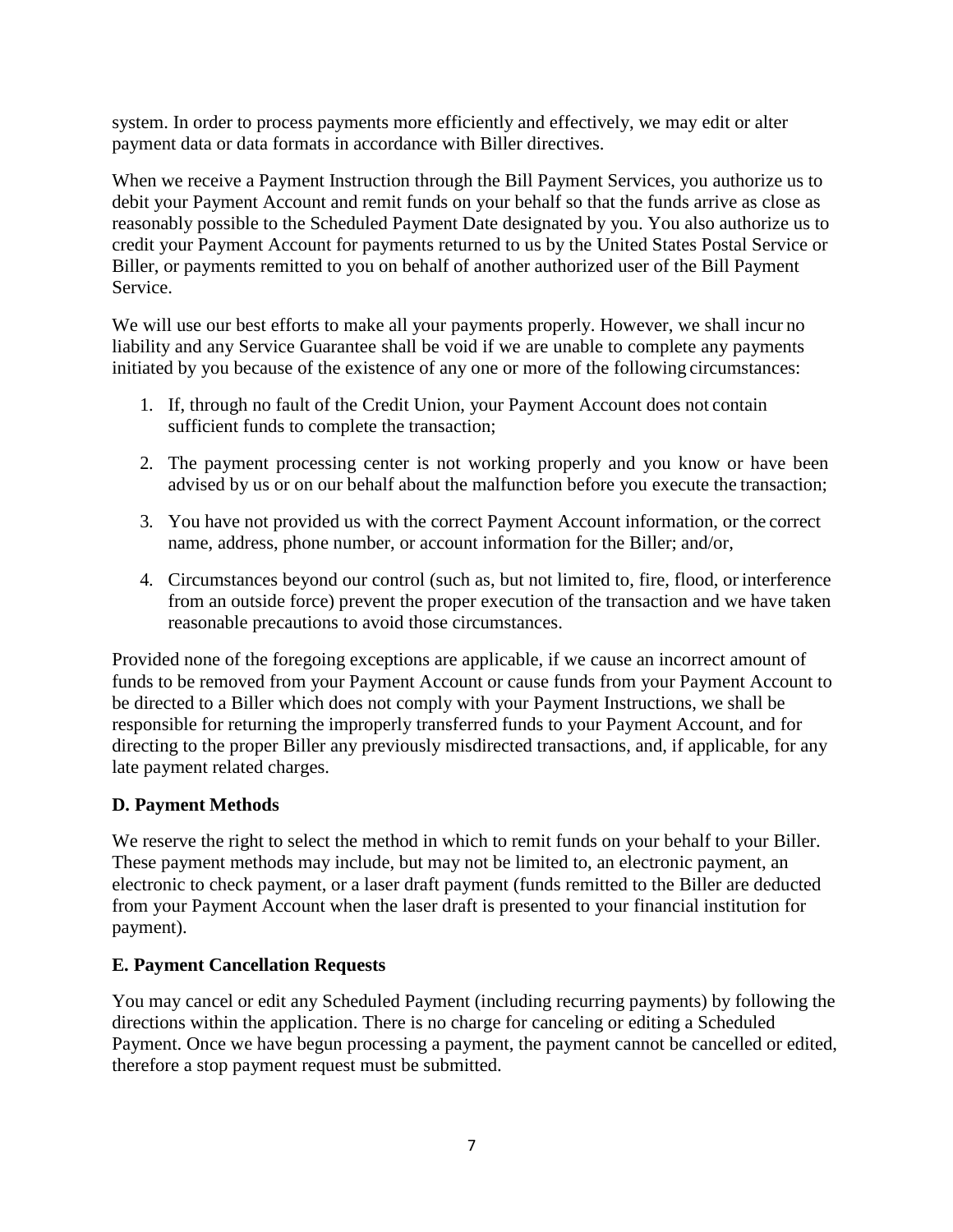### **F. Stop Payment Requests**

Our ability to process a stop payment request will depend on the payment method and whether or not a check has cleared. We may not have a reasonable opportunity to act on any stop payment request after a payment has been processed. If you desire to stop any payment that has already been processed, you must contact Member Services. Although we will make every effort to accommodate your request, we will have no liability for failing to do so. We may also require you to present your request in writing within fourteen (14) days. You will be charged for each stop payment request in accordance with our current General Fee Schedule.

## **G. Bill Delivery and Presentment**

This feature is for the presentment of electronic bills only and it is your sole responsibility to contact your Billers directly if you do not receive your statements. In addition, if you elect to activate one of the Bill Payment Service's electronic bill options, you also agree to the following:

Information provided to the Biller - We are unable to update or change your personal information such as, but not limited to, name, address, phone numbers and e-mail addresses, with the electronic Biller. Any changes will need to be made by contacting the Biller directly. Additionally, it is your responsibility to maintain all usernames and passwords for all electronic Biller sites. You also agree not to use someone else's information to gain unauthorized access to another person's bill. We may, at the request of the Biller, provide to the Biller your e-mail address, service address, or other data specifically requested by the Biller at the time of activating the electronic bill for that Biller, for purposes of the Biller informing you about Service and/or bill information.

Activation - Upon activation of the electronic bill feature, we may notify the Biller of your request to receive electronic billing information. The presentment of your first electronic bill may vary from Biller to Biller and may take up to sixty (60) days, depending on the billing cycle of each Biller. Additionally, the ability to receive a paper copy of your statement(s) is at the sole discretion of the Biller. While your electronic bill feature is being activated, it is your responsibility to keep your accounts current. Each electronic Biller reserves the right to accept or deny your request to receive electronic bills.

Authorization to obtain bill data - Your activation of the electronic bill feature for a Biller shall be deemed by us to be your authorization for us to obtain bill data from the Biller on your behalf. For some Billers, you will be asked to provide us with your user name and password for that Biller. By providing us with such information, you authorize us to use the information to obtain your bill data.

Notification - We will use our best efforts to present all of your electronic bills promptly. In addition to notification within the Bill Payment Service, we may send an e-mail notification to the e-mail address listed for your account. It is your sole responsibility to ensure that this information is accurate. In the event you do not receive notification, it is your responsibility to periodically logon to the Bill Payment Service and check on the delivery of new electronic bills. The time for notification may vary from Biller to Biller. You are responsible for ensuring timely payment of all bills.

Cancellation of electronic bill notification - The electronic Biller reserves the right to cancel the presentment of electronic bills at any time. You may cancel electronic bill presentment at any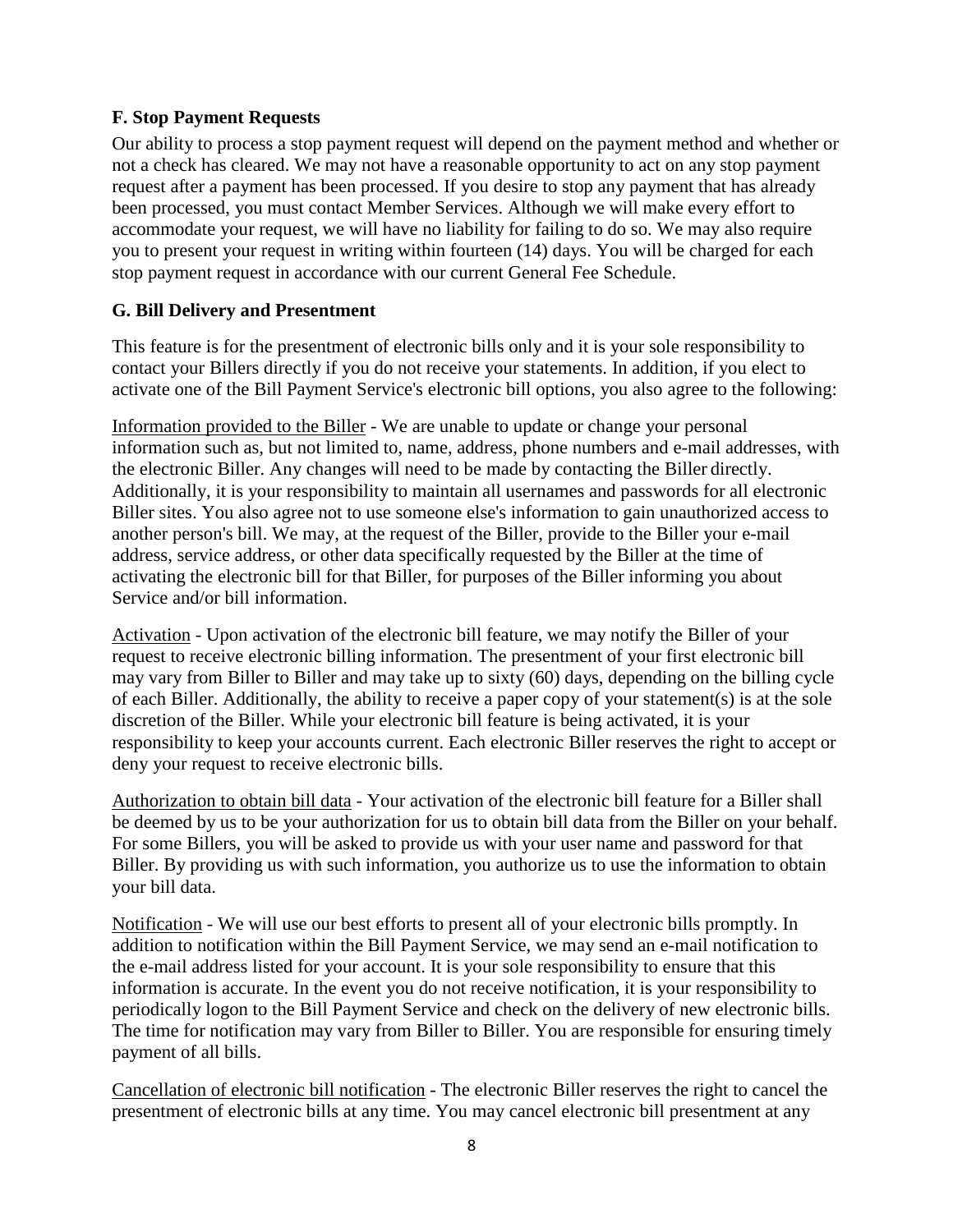time. The timeframe for cancellation of your electronic bill presentment may vary from Biller to Biller. It may take up to sixty (60) days, depending on the billing cycle of each Biller. We will notify your electronic Biller(s) as to the change in status of your account and it is your sole responsibility to make arrangements for an alternative form of bill delivery. We will not be responsible for presenting any electronic bills that are already in process at the time of cancellation.

Non-Delivery of electronic bill(s) - You agree to hold us harmless should the Biller fail to deliver your statement(s). You are responsible for ensuring timely payment of all bills. Copies of previously delivered bills must be requested from the Biller directly.

Accuracy and dispute of electronic bill - We are not responsible for the accuracy of your electronic bill(s). We are only responsible for presenting the information we receive from the Biller. Any discrepancies or disputes regarding the accuracy of your electronic bill summary or detail must be addressed with the Biller directly.

This Agreement does not alter your liability or obligations that currently exist between you and your Billers.

## **H. Service Fees and Additional Charges**

Any applicable fees will be charged regardless of whether the Bill Payment Service was used during the billing cycle. There may be a charge for additional transactions and other optional services. You agree to pay such charges and authorize the Service to deduct the calculated amount from your designated Billing Account for these amounts and any additional charges that may be incurred by you. Any financial fees associated with your standard deposit accounts will continue to apply. You are responsible for any and all telephone access fees and/or Internet service fees that may be assessed by your telephone and/or Internet service provider.

### **I. Failed or Returned Transactions**

In using the Bill Payment Service, you are requesting the Bill Payment Service to make payments for you from your Bill Payment Account. You understand Billers and/or the United States Postal Service may return payments to us for various reasons such as, but not limited to, Biller's forwarding address expired; Biller account number is not valid; Biller is unable to locate account; or Biller account is paid in full. We will use reasonable efforts to research and correct the returned payment and return it to your Biller, or void the payment and credit your Payment Account. If we are unable to complete the transaction for any reason (including, without limitation, insufficient funds in your Bill Payment Account), the transaction will not be completed. In such case, you agree to reimburse us for any fees imposed by the payee or a financial institution as a result of the return.

### **J. Address or Account Changes**

It is your sole responsibility to ensure that the contact information in your user profile is current and accurate. This includes, but is not limited to, name, address, phone numbers and email addresses. Changes can be made either within the application or by contacting Member Services. Any changes in your Bill Payment Account should also be made in accordance with the procedures outlined within the application's Help files. All changes made are effective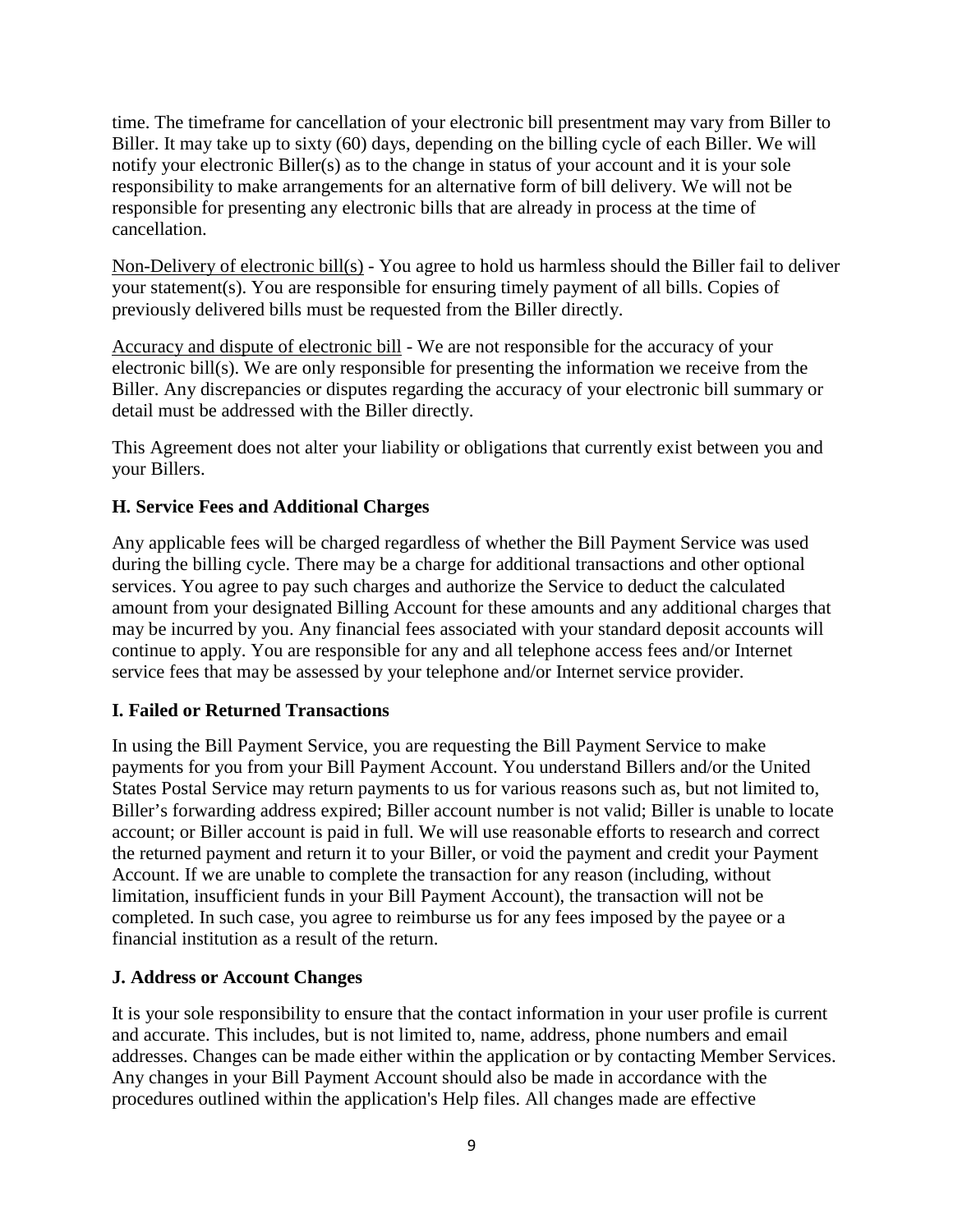immediately for scheduled and future payments paid from the updated Bill Payment Account information. We are not responsible for any payment processing errors or fees incurred if you do not provide accurate Bill Payment Account or contact information.

## **K. Biller and Amount Limitation**

We reserve the right to refuse to pay any Biller to whom you may direct a payment. We will notify you promptly if we decide to refuse to pay a Biller designated by you. This notification is not required if you attempt to make a prohibited payment or an exception payment under this Agreement.

In addition, we may establish limits on the dollar amount and/or number of payments permitted through the Bill Payment Service. We will notify you promptly if we to refuse to make a Bill Payment in an amount scheduled by you.

## **L. Information Authorization**

Your enrollment in the Bill Payment Service may not be fulfilled if we cannot verify your identity or other necessary information. In order to verify ownership of the Bill Payment Account(s) and/or Billing Account, we may issue offsetting debits and credits to the Bill Payment Account(s) and/or Billing Account, and require confirmation of such from you. Through your enrollment in the Bill Payment Service, you agree that we reserve the right to request a review of your credit rating at our expense through a credit reporting agency. In addition, you agree that we reserve the right to obtain financial information regarding your account from a Biller or your financial institution (for example, to resolve payment posting problems or for verification).

# **V. Purchase Rewards**

### **A. License Grant and Restrictions**

You are granted a personal, limited, non-exclusive, non-transferable license, to electronically access and use Debit Rewards Offers to benefit from your debit card purchases.

As used herein, the term "Debit Rewards Offers" also include any other programs, tools, internetbased services, components and any "updates" (for example, Debit Rewards information, help content, bug fixes, or maintenance releases, etc.) of Debit Rewards Offers if and when they are made available to you by us or by our third party vendors. Certain Debit Rewards Offers services or features may be accompanied by, and will be subject to, additional terms and conditions.

You are not licensed or permitted to do any of the following and you may not allow any third party to do any of the following: (i) access or attempt to access any other systems, programs or data that are not made available for public use; (ii) copy, reproduce, republish, upload, post, transmit, resell or distribute in any way the material from the Debit Rewards Offers program; (iii) permit any third party to benefit from the use or functionality of Debit Rewards Offers, or any other services provided in connection with it, via a rental, lease, timesharing, service bureau, or other arrangement; (iv) transfer any of the rights granted to you under this license; (v) perform or attempt to perform any actions that would interfere with the proper working of Debit Rewards Offers or any services provided in connection with it, prevent access to or the use of Debit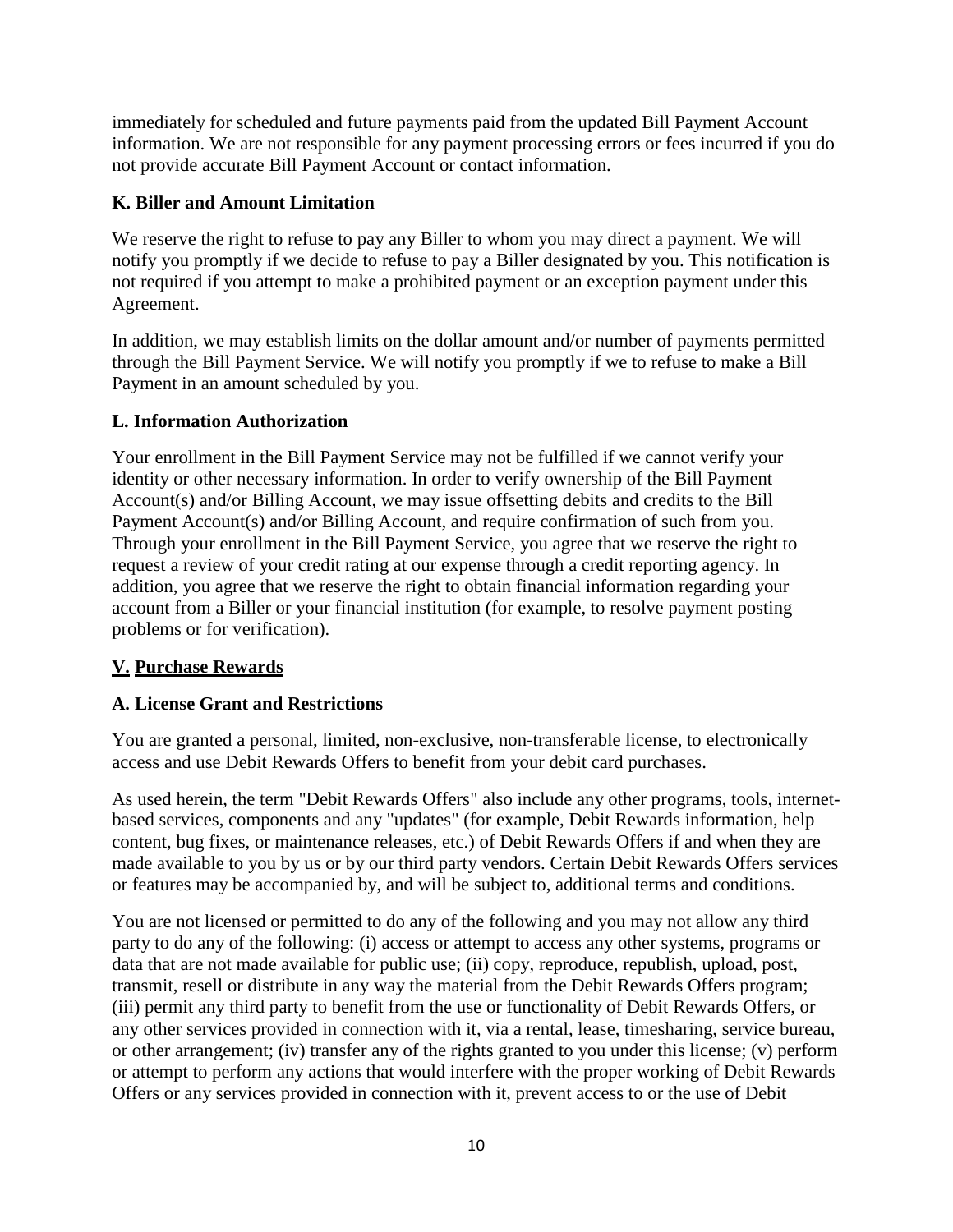Rewards Offers or any or services provided in connection with it by other licensees or customers, or impose an unreasonable or disproportionately large load on the infrastructure while using Debit Rewards Offers; or (vii) otherwise use Debit Rewards Offers or any services provided in connection with it except as expressly allowed under this subsection A.

## **B. Debit Rewards Offers**

If you decide you wish to participate in the Debit Rewards Offers application, you acknowledge and agree to the following terms and conditions of service.

# **(1) Purchase Rewards**

You will earn rewards for your participation in the Debit Rewards Offers program based on total purchases. If you participate in the Debit Rewards Offers, we will credit all cash or point rewards earned to your rewards balance and send you a lump sum of all rewards due to you. For any qualifying purchases during the current month, we will distribute the lump sum amount to you during the following calendar month. For example, if the payment date of all rewards end user disbursements is August 30, the applicable Measurement Period would be the calendar month ended July 31. Cash rewards will be deposited in the Debit Rewards Offers deposit account which is associated with the Debit Rewards Offers program.

## **(2) Debit Rewards Offers Account**

You must use the debit card associated with the Debit Rewards Offers account in order to receive the offers which qualify for the rewards. Rewards will not be earned for any portion of your purchase that you pay for with store credit, gift certificates or other payment types.

### **(3) Purchases**

Purchases must be made as indicated in the offers made available under the Debit Rewards Offers program. Each offer will specify whether the purchase can be made online, at a store location, or by telephone to be eligible for rewards. You must also comply with any guidelines included with the offer, such as offer expiration dates, minimum purchase amounts, purchase limits, etc. You must also pay using the debit card associated with the account that received the Debit Rewards offer in order for the purchase to qualify.

While we and the merchants work hard to properly track and credit all eligible purchases, there may be times that we are unable to do so because of problems with your internet browser, the merchant's web site or our system. Please contact our support team if you believe you have made a qualifying purchase for which you did not receive Rewards.

# **(4) Debit Card**

Please note that you will not earn rewards as part of this program if you use a debit card not issued by us or do not have the designated deposit account opened with us at the time of disbursement.

# **(5) Limitations of Warranties and Liability**

You understand and agree that we make no warranties and have no liability as to: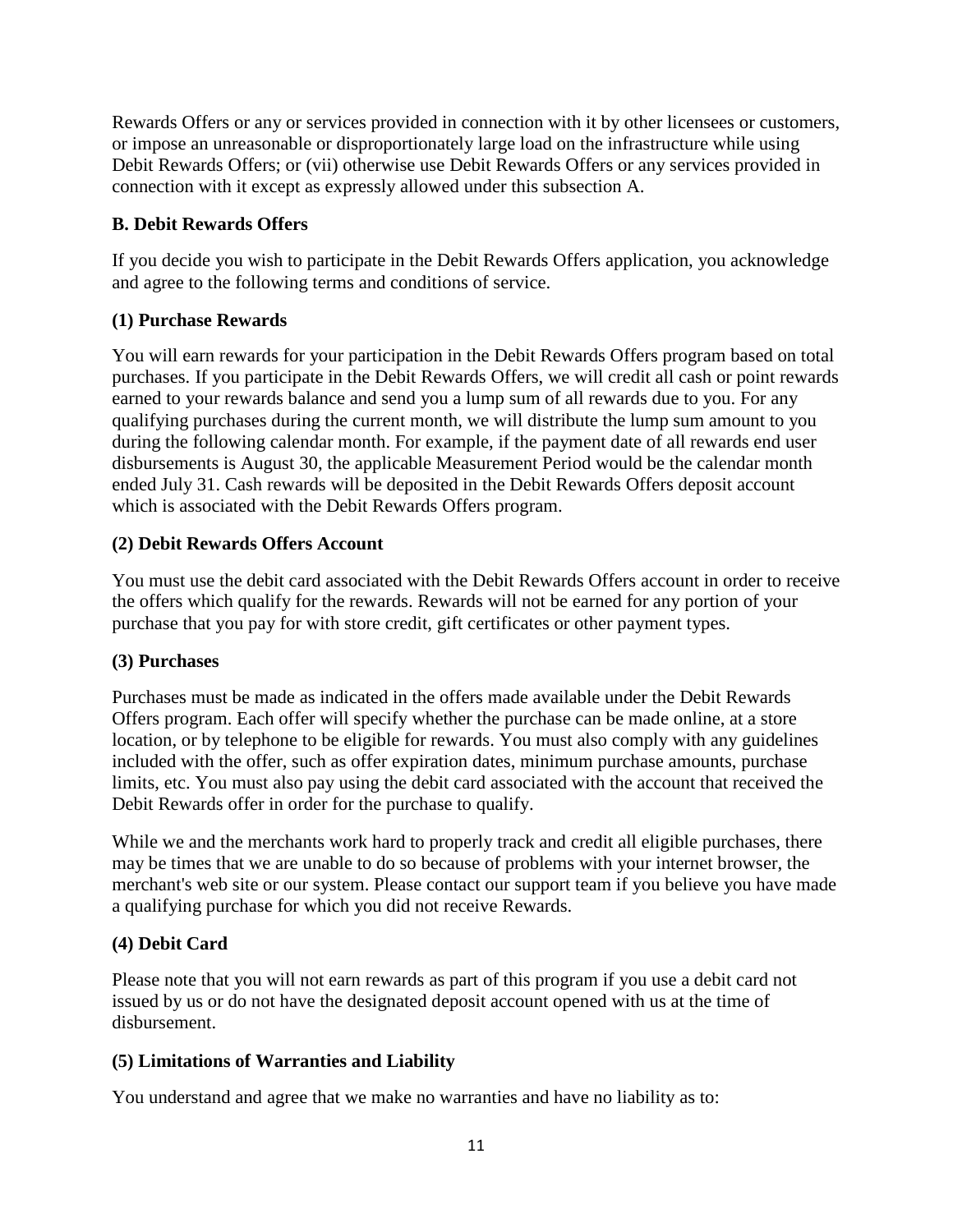(a) Any offers, commitments, promotions, money back, or other incentives offered by any of the merchants in the Debit Rewards Offers program;

(b) The rewards information that we provide to you, which is provided "as is" and "as available";

(c) Your inability to comply with offer guidelines;

(d) The accuracy, timeliness, loss or corruption, or mis-delivery, of any qualifying purchase information or any other information;

(e) Unauthorized access to your account(s) or to your account information and any misappropriation, or alteration, of your account information or data, to the extent that the unauthorized access results from your acts or omissions; or

(f) Your inability to access your account(s) including, but not limited to, failure of electronic or mechanical equipment, interconnect problems with telephone providers or internet service providers, acts of God, strikes, or other labor problems.

Some states do not allow limitations on how long an implied warranty lasts, so that the above limitations may not apply to you, and that you may also have other rights, which vary from state to state.

# **C. Third Party Services**

In connection with your use of Debit Rewards Offers, or any other services provided in connection with it, you may be made aware of services, products, offers and promotions provided by third parties, ("Third Party Services"). If you decide to use Third Party Services, you are responsible for reviewing and understanding the terms and conditions governing any Third Party Services. You agree that the third party is responsible for the performance of the Third Party Services.

### **D. Third Party Websites**

Debit Rewards Offers may contain or reference links to websites operated by third parties ("Third Party Websites"). These links are provided as a convenience only. Such Third Party Websites are not under our control. We are not responsible for the content of any Third Party Website or any link contained in a Third Party Website. We do not review, approve, monitor, endorse, warrant, or make any representations with respect to Third Party Websites, and the inclusion of any link in Debit Rewards Offers or any other services provided in connection with them is not and does not imply an affiliation, sponsorship, endorsement, approval, investigation, verification or monitoring by us of any information contained in any Third Party Website. In no event will we be responsible for the information contained in such Third Party Website or for your use of or inability to use such website. Access to any Third Party Website is at your own risk, and you acknowledge and understand that linked Third Party Websites may contain terms and privacy policies that are different from ours. We are not responsible for such provisions, and expressly disclaim any liability for them.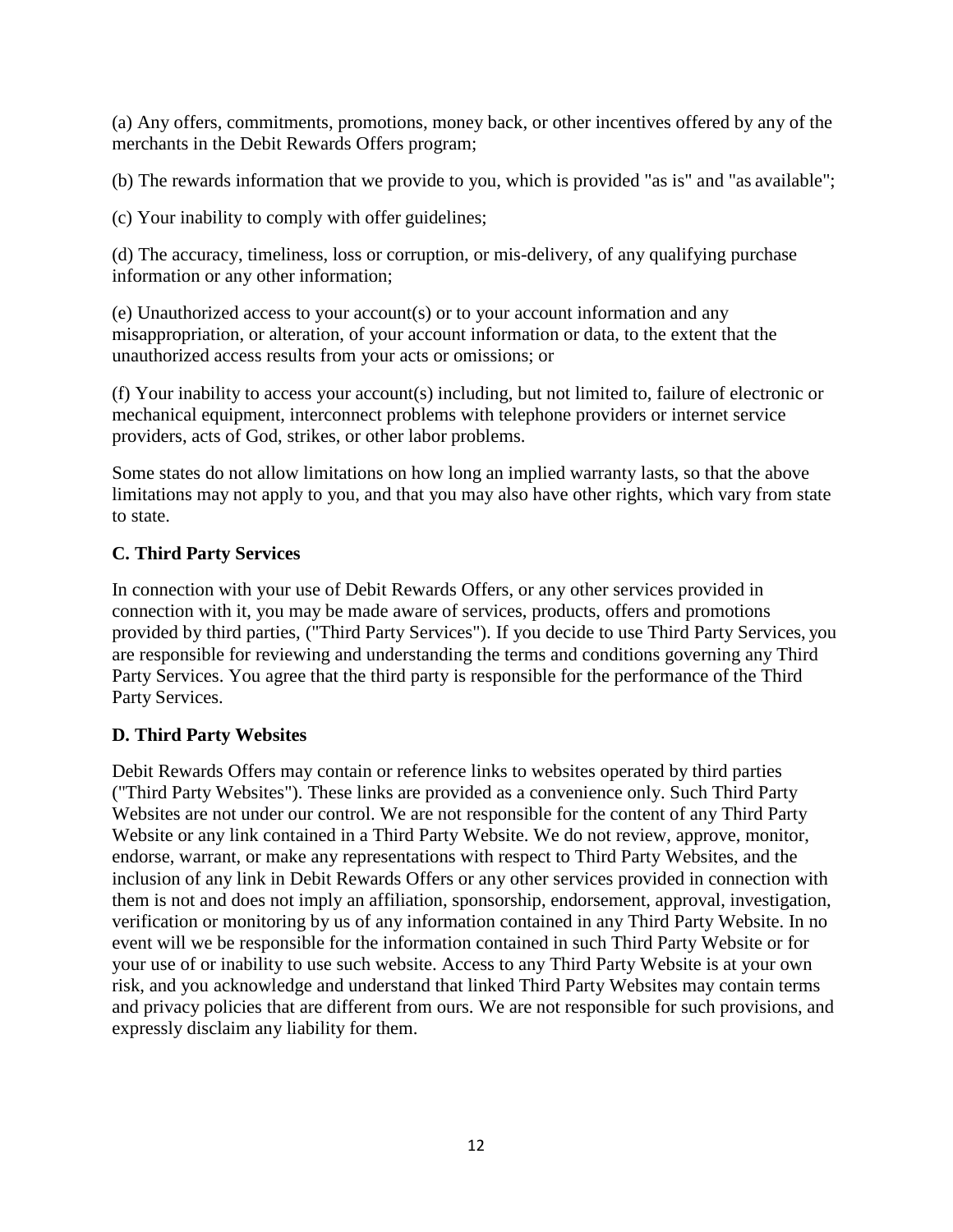## **VI. MX Money Management**

### **A. The MX Money Management Service**

MX Money Management is a financial management service offered by us, but operated by one of our third party service providers, Intuit Inc. MX Money Management assists you in managing your finances by consolidating your financial information from third party websites that you designate.

MX Money Management will retrieve and compile your information from designated third party websites ("3<sup>rd</sup> Party FIs") to present the information to you in one source. Your use of or access to MX Money Management, including information you provide and information we retrieve from 3rd Party FIs in connection with MX Money Management is subject to this Agreement. If you do not agree to this Agreement, or updated versions of this Agreement, as the Agreement may be updated from time to time, you must not access or use MX Money Management. Otherwise, your continued access to or use of MX Money Management means you agree to the updated terms and conditions of this Agreement. The term "Intuit" means Intuit Inc. and its third party service providers.

### **B. Authorization**

By using MX Money Management, you authorize us to access  $3<sup>rd</sup>$  Party FIs, on your behalf, to retrieve, store, update, use and distribute your information in connection with MX Money Management. You hereby grant us a limited power of attorney and appoint us as your true and lawful attorney-in-fact and agent, for you and in your name, in any and all capacities, to access third party internet sites, servers or documents, retrieve information, and use your information, as described in this Agreement, with the full power and authority to do and perform each act necessary to be done in connection with such activities, as you might or could do in person. You acknowledge that we do not review your information for accuracy and completeness and agree that we are not responsible for its completeness, accuracy or availability. Any transaction or informational activities performed at any third party's website are not made through MX Money Management and we assume no responsibility for such transactions or activities. You are solely responsible for any charges associated with your 3<sup>rd</sup> Party FIs. You hereby represent and warrant that you are a legal owner of the accounts at the  $3<sup>rd</sup>$  Party FIs, and that you have the full authority to: (i) designate us as your authorized agent; and (ii) grant us rights, authorizations and releases under these Terms and Conditions. YOU ACKNOWLEDGE AND AGREE THAT WHEN WE OR OUR THIRD PARTY SERVICE PROVIDER ACCESS OR RETRIEVE INFORMATION FROM 3<sup>RD</sup> PARTY FIs, WE OR OUR THIRD PARTY SERVICE PROVIDER ARE ACTING AS YOUR AUTHORIZED AGENT, AND NOT THE AGENT OF OR ON BEHALF OF THE 3RD PARTY

FI. You agree that we are entitled to rely on the foregoing authorization, agency and power of attorney granted by you.

### **C Accurate Information**

You shall provide true, accurate, current and complete information about yourself and your accounts maintained at 3rd Party FIs and you agree to not misrepresent your identity or your account information, or provide any information for accounts that do not belong to you. You acknowledge that MX Money Management relies on your accurate account information with your 3rd Party FIs.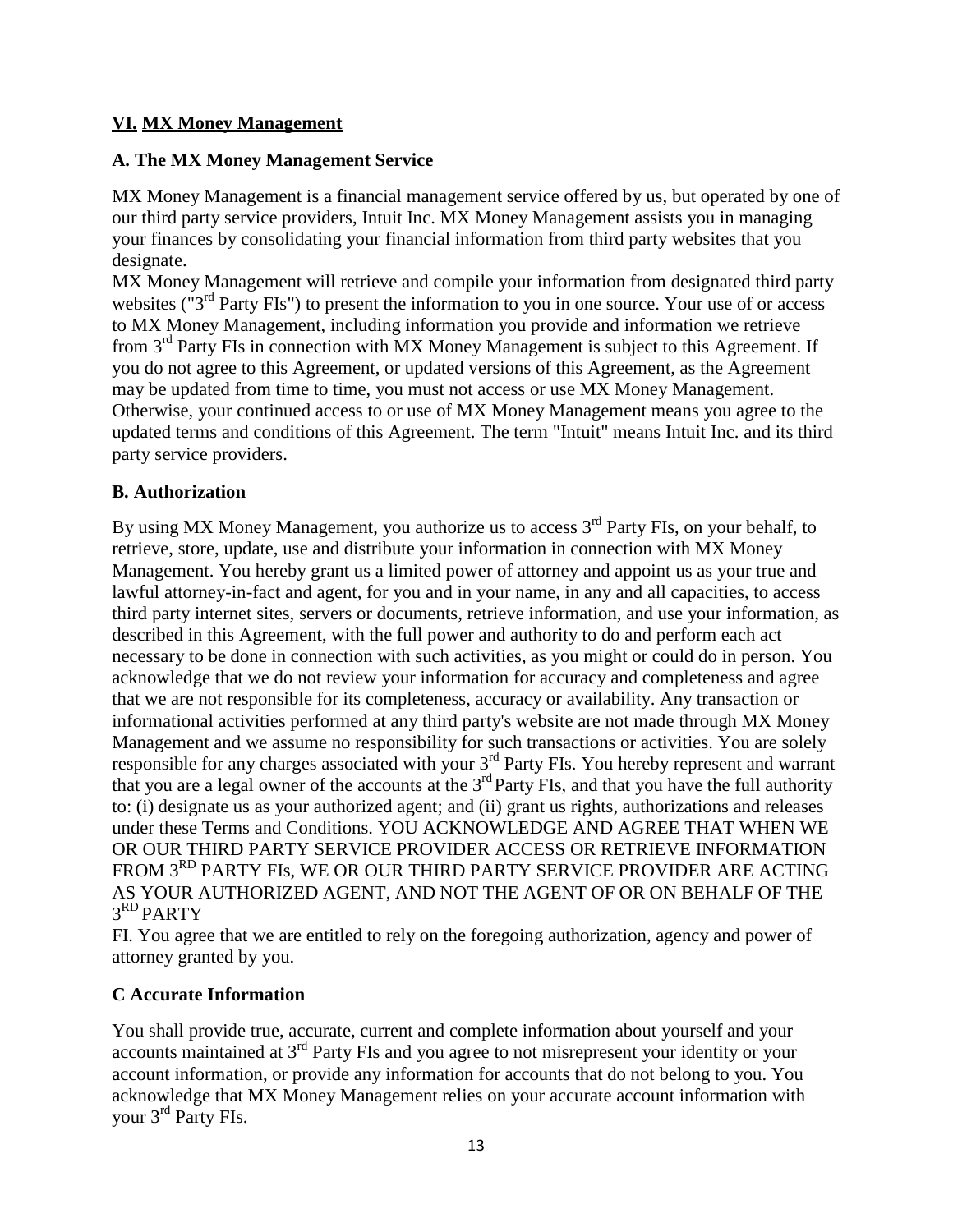#### **D. License**

You hereby grant us a license to use any information, data, passwords, materials, or other content (collectively, "Data") that you provide to us or our third party service provider or via MX Money Management, including Data retrieved from  $3<sup>rd</sup>$  Party FIs to perform the following acts: (i) use, display, reproduce or distribute the Data or create new content or offerings using the Data in connection with providing MX Money Management or any other service that you may designate with us or our third parties; and (ii) present you with offers of products and services, including third party products and services that we or our third party believe may be of interest to you. As part of the foregoing right, you grant us the right to use your Data to (a) collect and store your 3<sup>rd</sup> Party FI account data; (b) reformat and manipulate such 3<sup>rd</sup> Party FI account data, (c) create and provide hypertext links to the  $3<sup>rd</sup>$  Party FI; (d) access the  $3<sup>rd</sup>$  Party FI's websites using your Data, (e) update and maintain your account information; (f) address errors or service interruptions; (g) assist in troubleshooting and technical support; (h) enhance the type of data and services we can provide to you in the future; and (iii) take such other actions as are reasonably necessary to perform the actions described in (a) through (h) above. By providing us with access to your Data, you hereby agree, or represent and warrant that the owner of such Data has expressly agreed that, we may, without restrictions or payment of fees to you or third parties, use the Data for the purposes set forth in this Article IX. You also authorize our third party service providers to collect and aggregate anonymous information to conduct certain analytical research, database marketing, performance tracking, benchmarking and marketing programs and publish or distribute summary or aggregate results relating to metrics comprised of research data to us or other third parties for any purpose consistent with these Terms and Conditions. Additionally, automated technology may be used to tailor messages or advertisements that we or our third party service providers believe reflect your interest and needs. If you select services that are offered by third parties through such offers, you will be agreeing that we have your consent to give such third parties your geographic location, and other data, collected and stored in aggregate, as necessary for such third parties to make their offerings and services available to you and to permit us to use your Data and material derived from your Data to suggest savings opportunities or additional products and services to you.

#### **E. Use of Service and Restrictions**

You are permitted to use MX Money Management and the content delivered to you through MX Money Management only on MX Money Management to organize and manage your financial data. You may download or print a copy of the information provided on MX Money Management for your personal and non-commercial use.

Any distribution, reprint or electronic reproduction of any content from MX Money Management is expressly prohibited without our express prior consent. Further, you shall not do any of the following: (i) create derivative works from this content to use, reproduce or distribute; (ii) reverse engineer or reverse compile any of the technology; (iii) use MX Money Management or the content delivered through MX Money Management in any way that would infringe any third-party copyright, patent, trademark, trade secret, or other proprietary rights or violate any applicable law or regulation; (iv) resell or make commercial use of MX Money Management; (v) provide an unauthorized person with access to MX Money Management using your information; (vi) perform or attempt to perform any actions that would interfere with the proper working of MX Money Management, prevent access to or the use of MX Money Management by other licensees or customers, or impose an unreasonable or disproportionately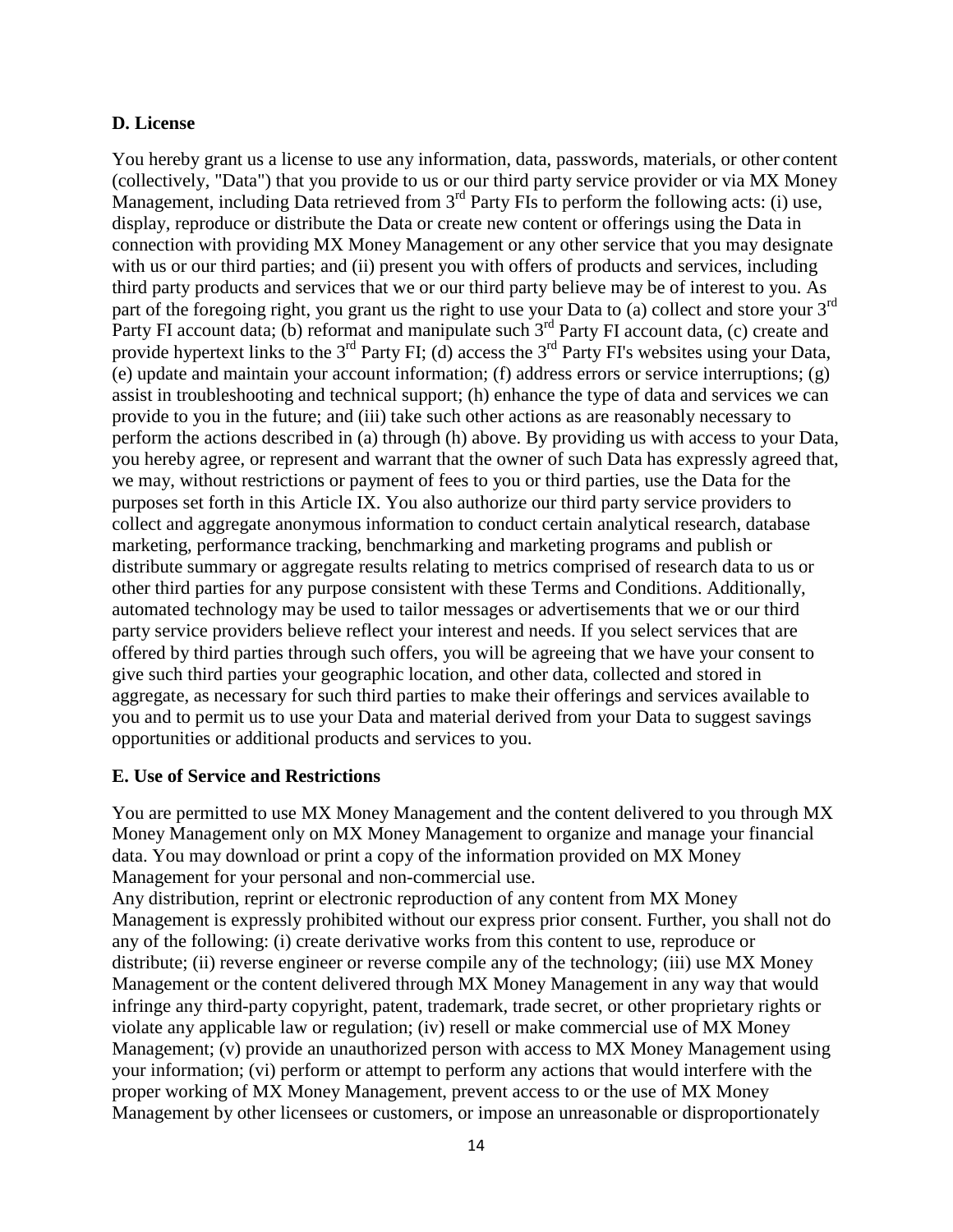large load on the infrastructure; or (vii) use MX Money Management in any way that was not expressly permitted under these Terms and Conditions. NEITHER WE NOR MX MONEY MANAGEMENT IS INTENDED TO PROVIDE LEGAL, TAX OR FINANCIAL ADVICE. WE ARE NOT A FINANCIAL PLANNER, BROKER OR TAX ADVISOR.

MX Money Management is intended only to assist you in your financial organization and decision-making and is broad in scope. Your personal financial situation is unique, and any information and advice obtained through MX Money Management may not be appropriate for your situation. Accordingly, before making any final decisions or implementing any financial strategy, you should consider obtaining additional information and advice from your accountant or other financial advisers who are fully aware of your individual circumstances.

# **F. Confidentiality**

You are solely responsible for (i) maintaining the confidentiality and security of your access number(s), password(s), security question(s) and answer(s), account number(s), login information, and any other security or access information, used by you, or anyone you authorize on your behalf, to access MX Money Management or your accounts (collectively, "Access Information"), and (ii) preventing unauthorized access to or use of your Access Information or MX Money Management. You will be responsible for all electronic communications, including account registration and other account holder information, email and financial, accounting and other data ("Communications") entered using your Access Information. It is assumed that any Communications received through use of the Access Information were sent or authorized by you. You agree to immediately notify us if you become aware of any loss, theft or unauthorized use of any Access Information. We reserve the right to deny you access to MX Money Management (or any part thereof) without prior notice if we reasonably believe that any loss, theft or unauthorized use of Access Information has occurred. You must inform us of, and hereby grant to us permission to use Access Information to enable us to provide MX Money Management to you, including updating and maintaining data addressing errors or service interruptions, and to enhance the types of data and services we may provide to you in the future.

### **G. Offers and Third-Party Links**

Some parts of MX Money Management are supported by sponsored links from third party service providers or advertisers and display offers that may be custom matched to you based on information stored in MX Money Management, queries made through MX Money Management or other information.

In connection with offers, MX Money Management will provide links to other web sites belonging to us or other third parties. We do not endorse, warrant or guarantee the products or services available through the offers (or any other third-party products or services advertised on or linked from our site), whether or not sponsored, and we are not an agent or broker or otherwise responsible for the activities or policies of those web sites. We do not guarantee that the loan, investment, plan or other service terms, rates or rewards offered by any particular advertiser or other third party via MX Money Management are actually the terms that may be offered to you if you pursue the offer orthat they are the best terms or lowest rates available in the market.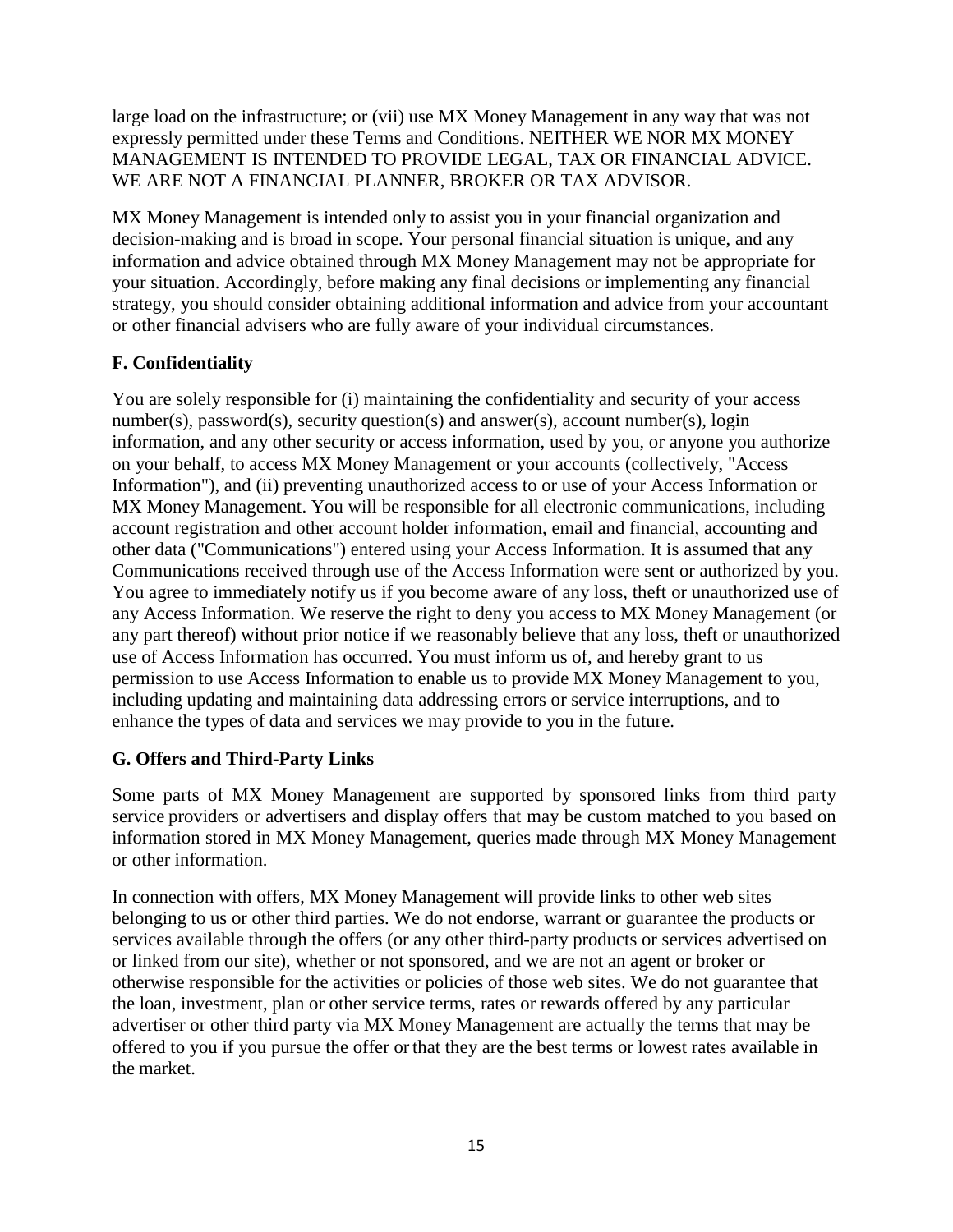# **H. Information from 3rd Party FIs**

You acknowledge and agree that (i) some  $3<sup>rd</sup>$  Party FIs may not allow us to access your Data; (ii)  $3<sup>rd</sup>$  Party FIs may make changes to their websites, with or without notice to us, that may prevent or delay aggregation of information from such websites; (iii) MX Money Management "refreshes" the data from financial institutions by collecting that information at specific times of the day or night on a "batch" basis. These times may not be the same for all financial institutions. Additionally, you may have the ability to trigger an auto-refresh on log-in or have a user-initiated refresh at any time; and (iv) your most recent transactions may not be reflected in any account balances or other account information presented to you in MX Money Management.

### **VII. General Terms**

### **A. Information Authorization**

In order to provide the *U1* Online Services, we must obtain from you certain personal information about you, your Accounts, and your transactions (referred to herein as "User Information"). You represent that you have the right to provide such User Information and that you give us the right to use the User Information in accordance with our privacy policy.

You authorize us to verify your identity by obtaining information about your credit history from a consumer reporting agency. We and our service provider will obtain and use your credit information only in accordance with the Fair Credit Reporting Act (**"**FCRA**"**) and other applicable law. We reserve the right to deny you access to the *U1* Online Services if we cannot verify your identity or other necessary information. We may approve or decline your application for the *U1* Online Services, or any of them, based upon our review of your consumer report, along with other information we deem relevant. If we deny your request to use the *U1* Online Services, or any of them, based upon a consumer report, you may obtain a free copy of the consumer report that we used from the consumer reporting agency that issued the report. You may view, download and print a summary of your rights under FCRA, including information on how to obtain a copy of your consumer report, at any time by contacting your financial institution.

In addition to obtaining a consumer report, we and our service provider reserve the right to obtain such additional information as we deem reasonably necessary to insure that you, or persons to whom you may transfer funds, are not using the *U1* Online Services, or any of them, in violation of law, including, but not limited to, laws and regulations designed to prevent "money laundering" or the transfer of funds to or from persons or organizations whose accounts are blocked under regulations of the Office of Foreign Asset Control (OFAC) of the United States Treasury Department.

### **B. Privacy Policy and Confidentiality**

We regard your privacy and security with the utmost importance, and we are committed to safeguarding any information that you share with us. All of your personal and financial information will be placed on a secure portion of our website. We do not use any persistent "cookies" on the browser to store any personal information. We have multiple levels of security that have been designed especially for us. . You can see a full description of our privacy policy by clicking on "Policy" in *U1* Online.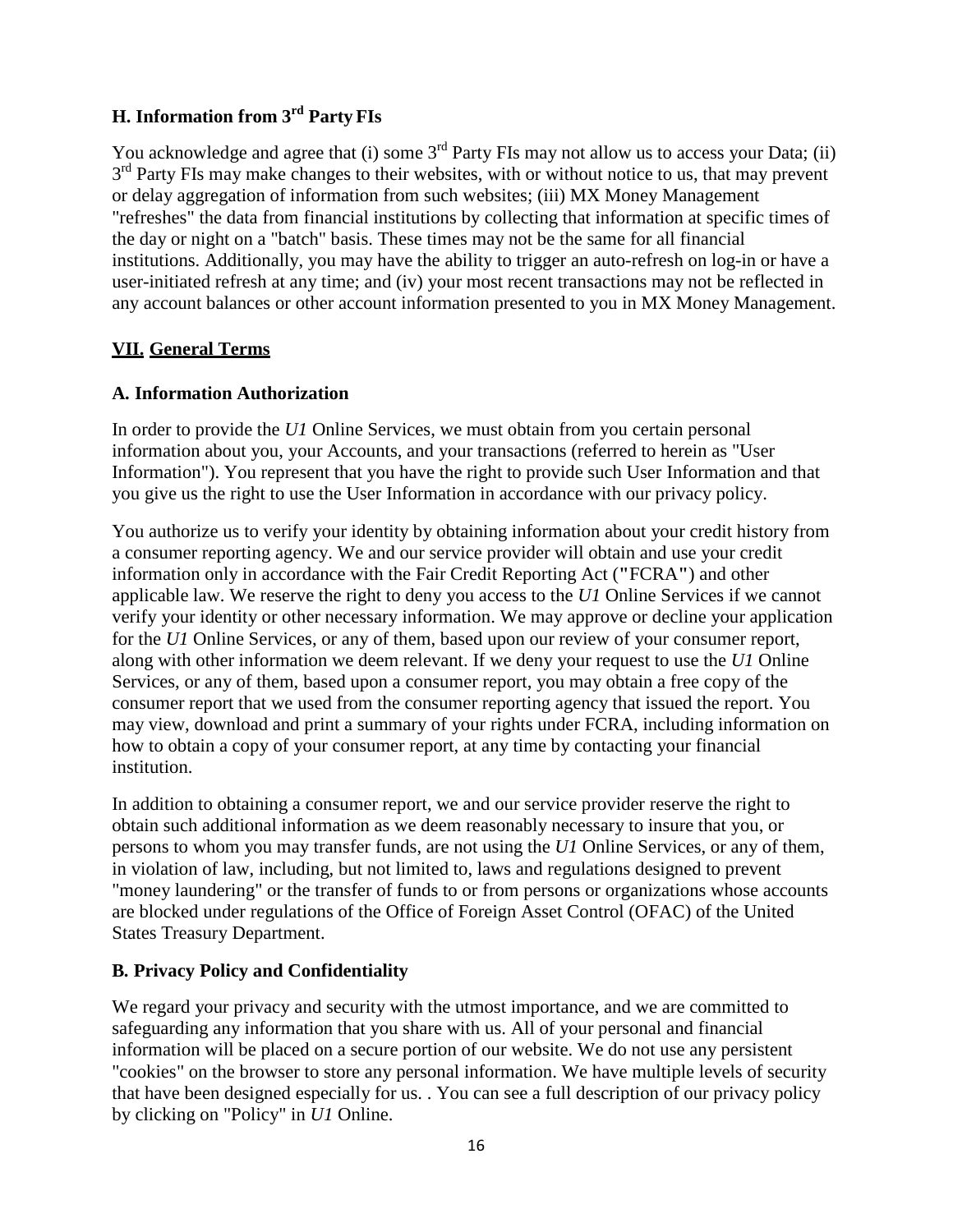We may use anonymous, aggregate information, which we collect and store, or which is collected and stored on our behalf by third party vendors, to conduct certain analytical research and help us to create new offerings and services for our customers. As we make additional offerings and online banking services available to you, some of which may rely on banking information maintained in your accounts, you will have the opportunity to participate in the services if you choose. If you choose not to participate, you do not need to notify us. We may also use anonymous, aggregate information which we collect and store, or which is collected and stored on our behalf by third party vendors, to (i) conduct database marketing and marketing program execution activities; (ii) publish summary or aggregate results relating to metrics comprised of research data from time to time; and (iii) distribute or license such aggregated research data to third parties. Additionally, automated technology may be used to tailor messages or advertisements that best reflect your interest and needs.

### **C. Disclosure of Account Information to Third Parties**

We will disclose information to third parties about your Accounts or the transactions you make: (a) Where it is necessary for completing a transaction; or (b) In order to verify the existence and condition of your Accounts to a third party, such as a credit bureau or merchant; or (c) In order to comply with a governmental agency or Court order; or (d) If you give us your written permission.

## **D. Intellectual Property**

This Agreement does not transfer to you any ownership or proprietary rights in the *U1* Online Services, or any of them, or any associated software or any part thereof. You are permitted to use the *U1* Online Services only as expressly authorized by this Agreement. We or our agents retain all rights to the *U1* Online Services, and each of them, and all patent, copyright, trademark, and trade-dress (the "look and feel" of the *U1* Online Services, or any of them) rights, trade secrets, and any other intellectual property rights and all right, title and interest in and to the *U1* Online Services, and each of them, and any associated software.

Neither you nor any user you authorize will (a) sell, lease, distribute, license or sublicense the *U1*  Online Services, or any of them; (b) modify, change, alter, translate, create derivative works from, reverse engineer, disassemble or decompile the *U1* Online Services, or any of them, in any way for any reason; (c) provide, disclose, divulge or make available to or permit use of the *U1*  Online Services, or any of them, by any third party; (d) copy or reproduce all or any part of the *U1* Online Services, or any of them; or (e) interfere, or attempt to interfere, with the *U1* Online Services, or any of them, in any way.

### **E. Your Liability for Unauthorized Transfers Through Use of Bill PaymentServices**

### **Consumer Liability**

Tell us AT ONCE if you believe your password or other means to access your account has been lost or stolen, or if you believe that an electronic fund transfer has been made without your permission using information from your check. Telephoning is the best way of keeping your possible losses down. You could lose all the money in your account (plus your maximum overdraft line of credit). If you tell us within 2 Business Days after you learn of the loss or theft of your password, you can lose no more than \$50.00 if someone used your password without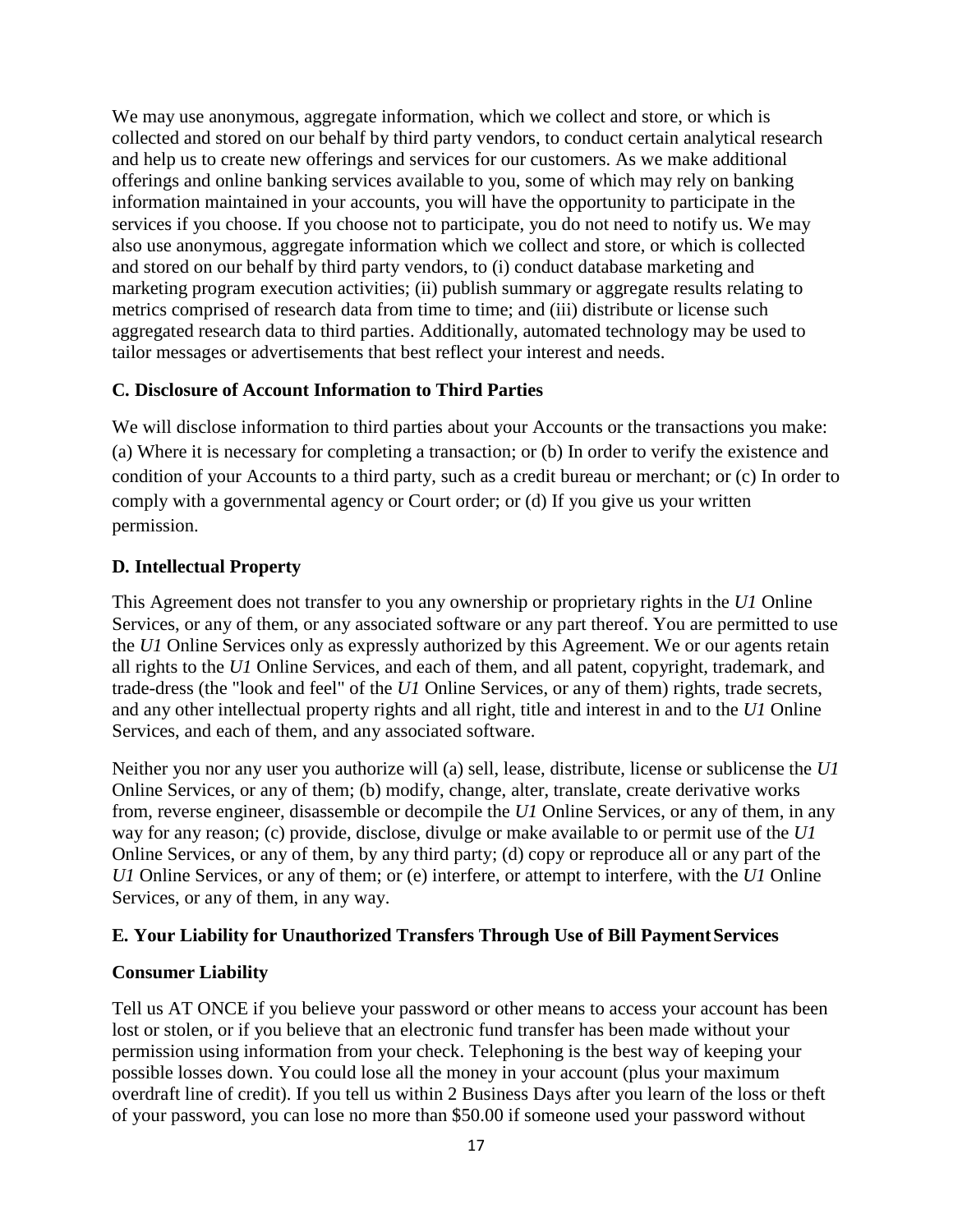your permission. If you do NOT tell us within 2 Business Days after you learn of the loss or theft of your password, and we can prove that we could have stopped someone from using your password or other means to access your account through such Services, or either of them without your permission, if you had told us, you could lose as much as \$500.00. Also, if your statement shows transfers that you did not make, including those made by card, password or other means, tell us at once. If you do not tell us within 60 days after the statement was mailed to you, you may not get back any money you lost after the 60 days if we can prove that we could have stopped someone from taking the money had you told us in time. If a good reason (such as a long trip or a hospital stay) prevented you from telling us, we may extend the period.

#### **Contact in the event of unauthorized transfer**

If you believe your password has been lost or stolen, call: (937) 225-6800, option -0-, or (800) 543-5000, option -0-or write to: Universal 1 Credit Union, 1 River Park Drive, Dayton, OH 45409. You should also call the number or write to the address listed above if you believe a transfer has been made using the information from your check without your permission.

#### **Business Days**

For purposes of these disclosures, our business days are Monday through Friday, not including Legal Holidays.

#### **The foregoing paragraph applies only to Bill Payment Services.**

#### **F. Questions or Error Correction on Bill Payment Services; Our Liability; Your Responsibility for Errors**

In Case of Errors or Questions About Your Electronic Transfers, telephone us at (937) 225-6800, option -0- or (800) 543-5000, option -0- during normal member service hours; or write us at: Universal 1 Credit Union1 River Park Drive Dayton, Ohio 45409 or email us a[t](mailto:memberservices@u1cu.org)  [memberservices@u1cu.org. A](mailto:memberservices@u1cu.org)s soon as you can, if you think your statement or receipt is wrong or if you need more information about a transfer listed on the statement or receipt. We must hear from you no later than 60 days after we sent the FIRST statement on which the problem or error appeared. You must:

- 1.Tell us your name and account number (if any);
- 2. Describe the error or the transfer you are unsure about, and explain as clearly as you can why you believe it is an error or why you need more information; and,
- 3.Tell us the dollar amount of the suspected error.
- 4. For a payment through Bill Payment Services, tell us the number of the Bill Payment Account used to pay the bill, payee name, date the payment was sent, payment amount, reference number, and payee member number for the payment in question.

If you tell us orally, we may require that you send us your complaint or question in writing within 10 Business Days after your oral notification.

We will determine whether an error occurred within 10 business days after we hear from you and will correct any error promptly. If we need more time, however, we may take up to 45 days to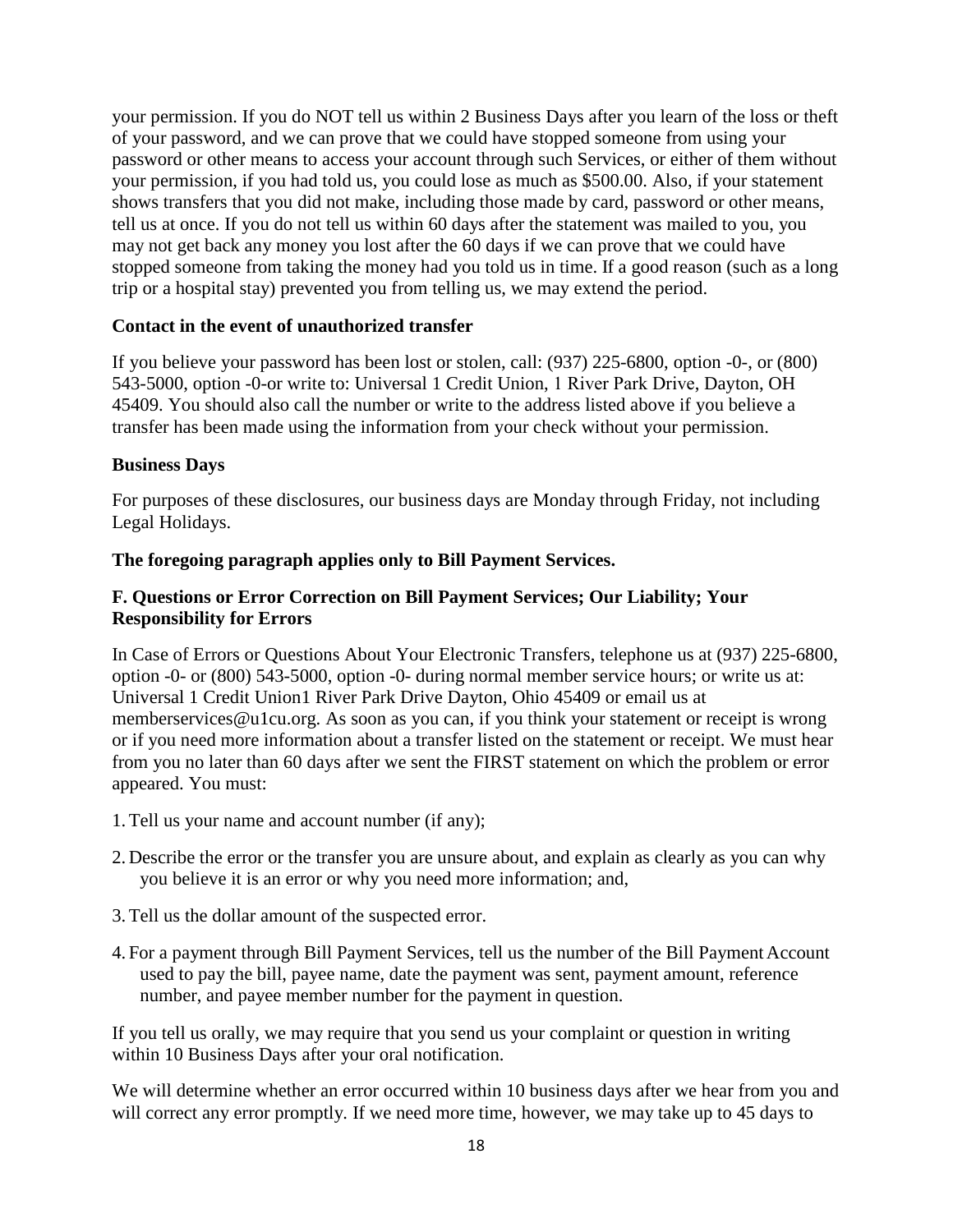investigate your complaint or question. If we decide to do this, we will credit your account within 10 business days for the amount you think is in error, so that you will have the use of the money during the time it takes us to complete our investigation. If we ask you to put your complaint or question in writing and we do not receive it within 10 business days, we may not credit your account.

For errors involving new accounts, point-of-sale, or foreign-initiated transactions, we may take up to 90 days to investigate your complaint or question. For new accounts, we may take up to 20 business days to credit your account for the amount you think is in error.

We will tell you the results within three business days after completing our investigation. If we decide that there was no error, we will send you a written explanation. You may ask for copies of the documents that we used in our investigation. We may revoke any provisional credit provided to you if we find an error did not occur. If we do not complete a transfer to or from your *U1*  Credit Union account on time or in the correct amount according to our agreement with you, we will be liable for your losses or damages. However, there are some exceptions. We will not be liable, for instance:

- If, through no fault of ours, you do not have enough money in your account to make a transfer.
- If a legal order directs us to prohibit withdrawals from the account.
- If your account is closed or if it has been frozen.
- If the transfer would cause your balance to go over the credit limit for any credit arrangement set up to cover overdrafts.
- If you, or anyone you allow, commits any fraud or violates any law or regulation.
- If any electronic terminal, telecommunication device or any part of the electronic funds transfer system is not working properly.
- If you have not provided us with complete and correct payment information, including without limitation the name, address, member number, and payment amount for the payee on a bill payment.
- If you have not properly followed the instructions for using *U1* Online.
- If circumstances beyond our control (such as fire, flood or improper transmission or handling of payments by a third party) prevent the transfer, despite reasonable precautions taken by us.

Notwithstanding the foregoing, you understand that we must rely on the information provided by you and you authorize us to act on any instruction which has been or reasonably appears to have been sent by you, to submit funds transfer instructions on your behalf in connection with the Bill Payment Service. You understand that financial institutions receiving the funds transfer instructions may rely on such information. We are not obliged to take any further steps to confirm or authenticate such instructions and will act on them without getting further confirmation. You understand that if you provide us with incorrect information or if there is any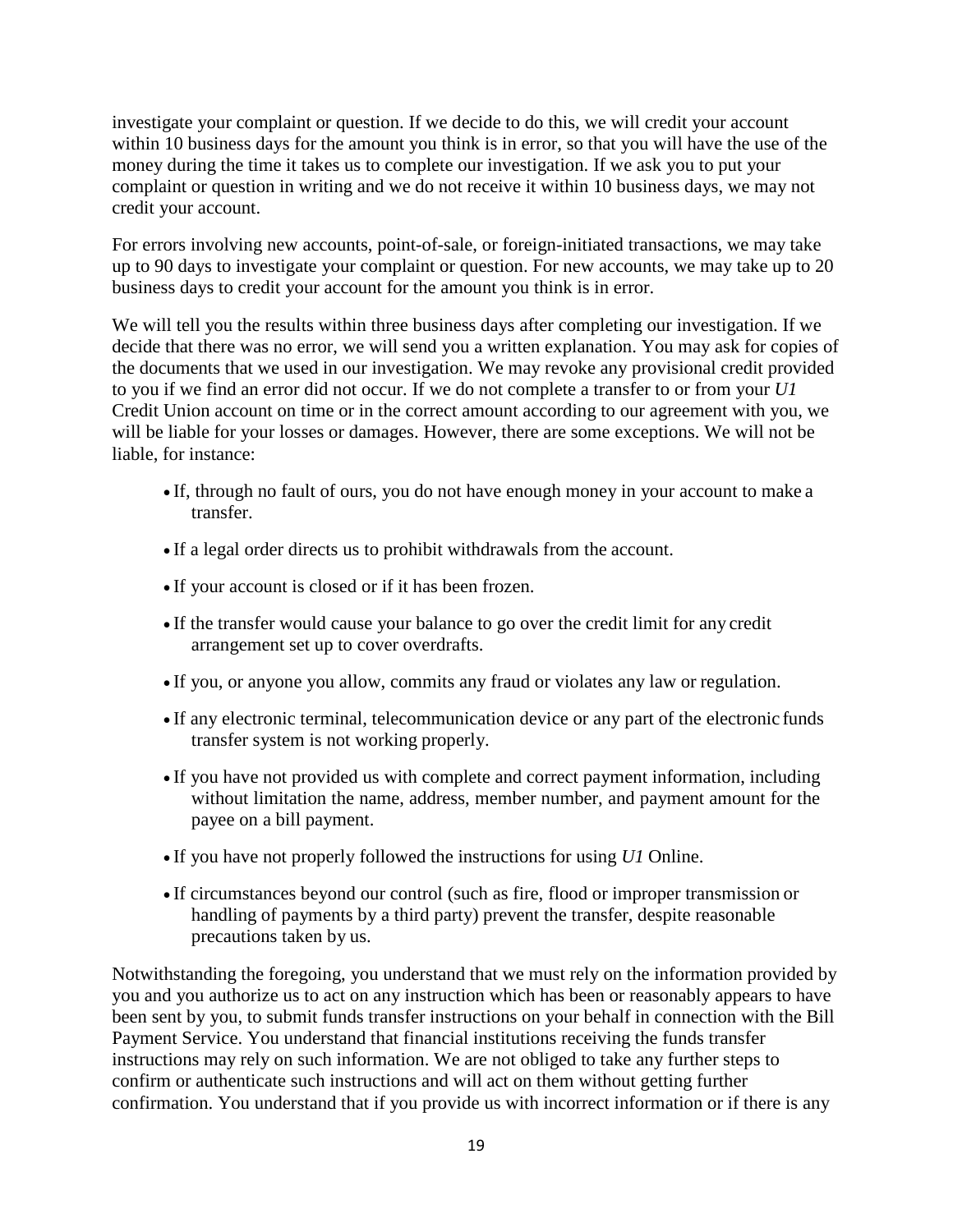error in your instruction we will make all reasonable efforts to reverse or delete such instructions, but you accept full responsibility for losses resulting from any of your errors, duplication, ambiguities or fraud in the information that you provide. You agree not to impersonate any person or use a name that you are not authorized to use. If any information you provide is untrue, inaccurate, not current or incomplete, without limiting other remedies, we reserve the right to recover from you any costs or losses incurred as a direct or indirect result of the inaccurate or incomplete information.

### **The foregoing subsection G applies only to Bill Payment Services.**

### **G. Indemnification and Limitations on Liability.**

In addition to the indemnifications and limitations on liability contained in the Deposit Agreement, you hereby indemnify and hold harmless Credit Union and each of its directors, officers, employees, agents, successors, and assigns ("Indemnitees") from and against all liability, loss, and damage of any kind (including attorneys' fees and other costs incurred in connection therewith) incurred by or asserted against such Indemnitee in any way relating to or arising out of (a) your use of the *U1* Online Services, or any of them, (b) any failure by you to comply with the terms of this Agreement or breach by you of any representation or warranty contained herein, (c) any failure by you to comply with applicable laws and regulations, (d) any acts or omissions of you or any third party, (e) our reliance on the information, instruction, license and/or authorization provided by you under this Agreement, (f) your infringement, or infringement by any user of your Credit Union account(s), of any intellectual property or right of any person or entity. You agree that Intuit Inc. is a third party service provider and a third party beneficiary of these Terms and Conditions, with all rights to enforce such provisions as if they were parties to these Terms and Conditions. This paragraph shall survive the termination of this Agreement for any reason.

### **H. Disclaimer of Representations and Warranties**

YOU UNDERSTAND AND AGREE THAT EACH OF THE *U1* ONLINE SERVICES IS PROVIDED ON AN "AS-IS" AND "AS AVAILABLE" BASIS. YOU AGREE YOUR USE OF THE *U1* ONLINE SERVICES, AND EACH OF THEM, IS AT YOUR SOLE RISK AND DISCRETION. YOU UNDERSTAND AND EXPRESSLY AGREE FURTHER THAT ANY MATERIAL AND/OR DATA DOWNLOADED OR OTHERWISE OBTAINED THROUGH THE USE OF ANY OF THE *U1* ONLINE SERVICES IS DOWNLOADED OR OBTAINED AT YOUR OWN DISCRETION AND RISK AND THAT YOU WILL BE SOLELY RESPONSIBLE FOR ANY DAMAGES, INCLUDING WITHOUT LIMITATION DAMAGE TO YOUR COMPUTER SYSTEM OR LOSS OF DATA THAT RESULTS FROM THE DOWNLOAD OR THE OBTAINING OF SUCH MATERIAL AND/OR DATA. EXCEPT AS OTHERWISE PROVIDED IN THIS AGREEMENT OR AS REQUIRED BY LAW, WE AND OUR SERVICE PROVIDERS ASSUME NO RESPONSIBILITY FOR THE TIMELINESS, DELETION, MIS-DELIVERY OR FAILURE TO STORE ANY USER COMMUNICATIONS OR PERSONALIZATION SETTINGS.

EXCEPT AS EXPRESSLY SET FORTH IN THIS AGREEMENT, WE AND OUR SERVICE PROVIDERS DISCLAIM ALL REPRESENTATIONS AND WARRANTIES OF ANY KIND, EXPRESS OR IMPLIED, INCLUDING WITHOUT LIMITATION ANY WARRANTY OF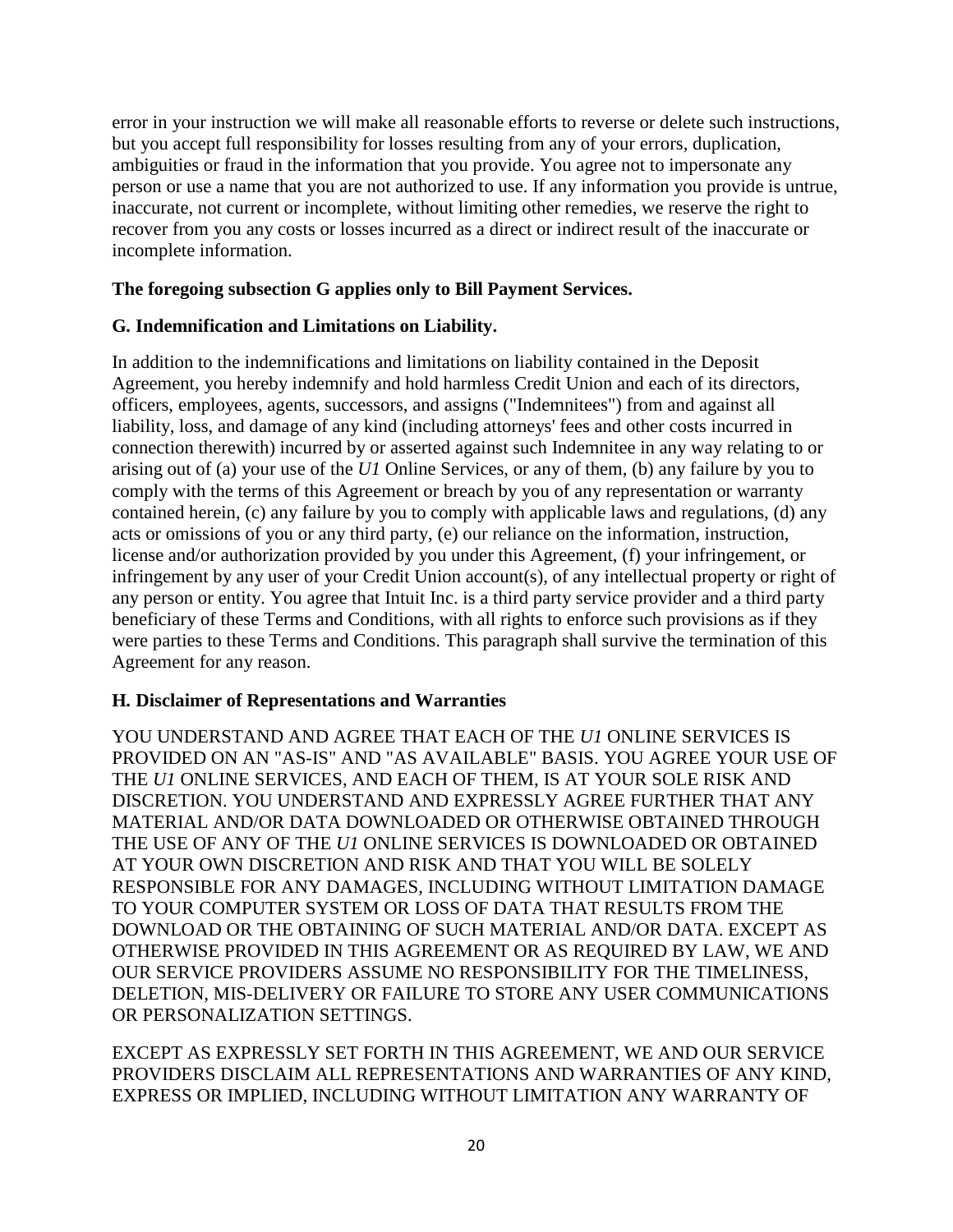MERCHANTABILITY, FITNESS FOR A PARTICULAR PURPOSE, OR NON-INFRINGEMENT OF INTELLECTUAL PROPERTY OR THIRD PARTY RIGHTS, AND WARRANTIES THAT MAY ARISE OUT OF COURSE OF DEALING, COURSE OF PERFORMANCE OR USAGE OF TRADE, AND WE AND OUR SERVICE PROVIDERS MAKE NO WARRANTY OR REPRESENTATION REGARDING THE RESULTS THAT MAY BE OBTAINED FROM THE USE OF THE *U1* ONLINE SERVICES, OR ANY OF THEM, THE ACCURACY, COMPLETENESS OR RELIABILITY OF ANY INFORMATION OR RESULTS OBTAINED THROUGH THE *U1* ONLINE SERVICES, OR ANY OF THEM, THE ACCURACY OF ANY INFORMATION RETRIEVED BY US FROM ANY OF YOUR ACCOUNTS AT OTHER FINANCIAL INSTITUTIONS OR THAT THE *U1* ONLINE SERVICES, OR ANY OF THEM, WILL MEET ANY USER'S REQUIREMENTS, BE UNINTERRUPTED, TIMELY, SECURE OR ERROR FREE.

WE AND OUR SERVICE PROVIDERS MAKE NO REPRESENTATION, WARRANTY OR GUARANTEE THAT THE CONTENT THAT MAY BE AVAILABLE THROUGH THE *U1*  ONLINE SERVICES, OR ANY OF THEM, IS FREE OF INFECTION FROM ANY VIRUSES OR OTHER CODE OR COMPUTER PROGRAMMING ROUTINES THAT CONTAIN CONTAMINATING OR DESTRUCTIVE PROPERTIES OR THAT ARE INTENDED TO DAMAGE, SURREPTITOUSLY INTERCEPT OR EXPROPRIATE ANY SYSTEM, DATA OR PERSONAL INFORMATION. YOU ARE SOLELY RESPONSIBLE FOR ANY DAMAGES TO YOUR COMPUTER SYSTEM, OR OTHER DEVICE OR LOSS OF DATA THAT RESULTS FROM YOUR USE OF THE *U1* ONLINE SERVICES, OR ANY OF THEM. NO ADVICE OR INFORMATION, WHETHER ORAL OR WRITTEN, OBTAINED BY YOU FROM US OR OUR THIRD PARTY SERVICE PROVIDERS WILL CREATE ANY WARRANTY NOT STATED IN THIS AGREEMENT.

#### **I. Limitations on Liability**

EXCEPT AS DESCRIBED IN THIS AGREEMENT, WE AND OUR SERVICE PROVIDERS WILL NOT BE LIABLE FOR ANY DIRECT, INDIRECT, INCIDENTAL, SPECIAL, CONSEQUENTIAL OR PUNITIVE OR EXEMPLARY DAMAGES OF ANY KIND RESULTING FROM THE USE OF OR THE INABILITY TO USE THE *U1* ONLINE SERVICES, OR ANY OF THEM, INCLUDING, BUT NOT LIMITED TO, DAMAGES FOR LOSS OF PROFITS, GOODWILL, USE, DATA OR OTHER LOSSES RESULTING FROM THE USE OR THE INABILITY TO USE THE *U1* ONLINE SERVICES, OR ANY OF THEM, INCURRED BY YOU OR ANY THIRD PARTY ARISING FROM OR RELATED TO THE USE OF, INABILITY TO USE, OR THE TERMINATION OF THE USE OF THE *U1* ONLINE SERVICES, OR ANY OF THEM, ANY INACCURACY OF ANY INFORMATION OR AMOUNT RETRIEVED BY US FROM YOUR ACCOUNTS AT ANY OTHER FINANCIAL INSTITUTION, ANY BREACH OF SECURITY CAUSED BY A THIRD PARTY, ANY TRANSACTIONS ENTERED INTO BASED ON THE *U1* ONLINE SERVICES, OR ANY OF THEM, OR ANY LOSS OF, UNAUTHORIZED ACCESS TO OR ALTERATION OF A USER'S TRANSMISSIONS OR DATA, REGARDLESS OF THE FORM OF ACTION OR CLAIM (WHETHER CONTRACT, TORT, STRICT LIABILITY OR OTHERWISE), EVEN IF *U1* CREDIT UNION OR ANY OF OUR SERVICE PROVIDERS HAS BEEN INFORMED OF THE POSSIBILITY THEREOF. WITHOUT IN ANY WAY LIMITING THE FOREGOING, YOU AGREE FURTHER THE CREDIT UNION AND OUR SERVICE PROVIDERS SHALL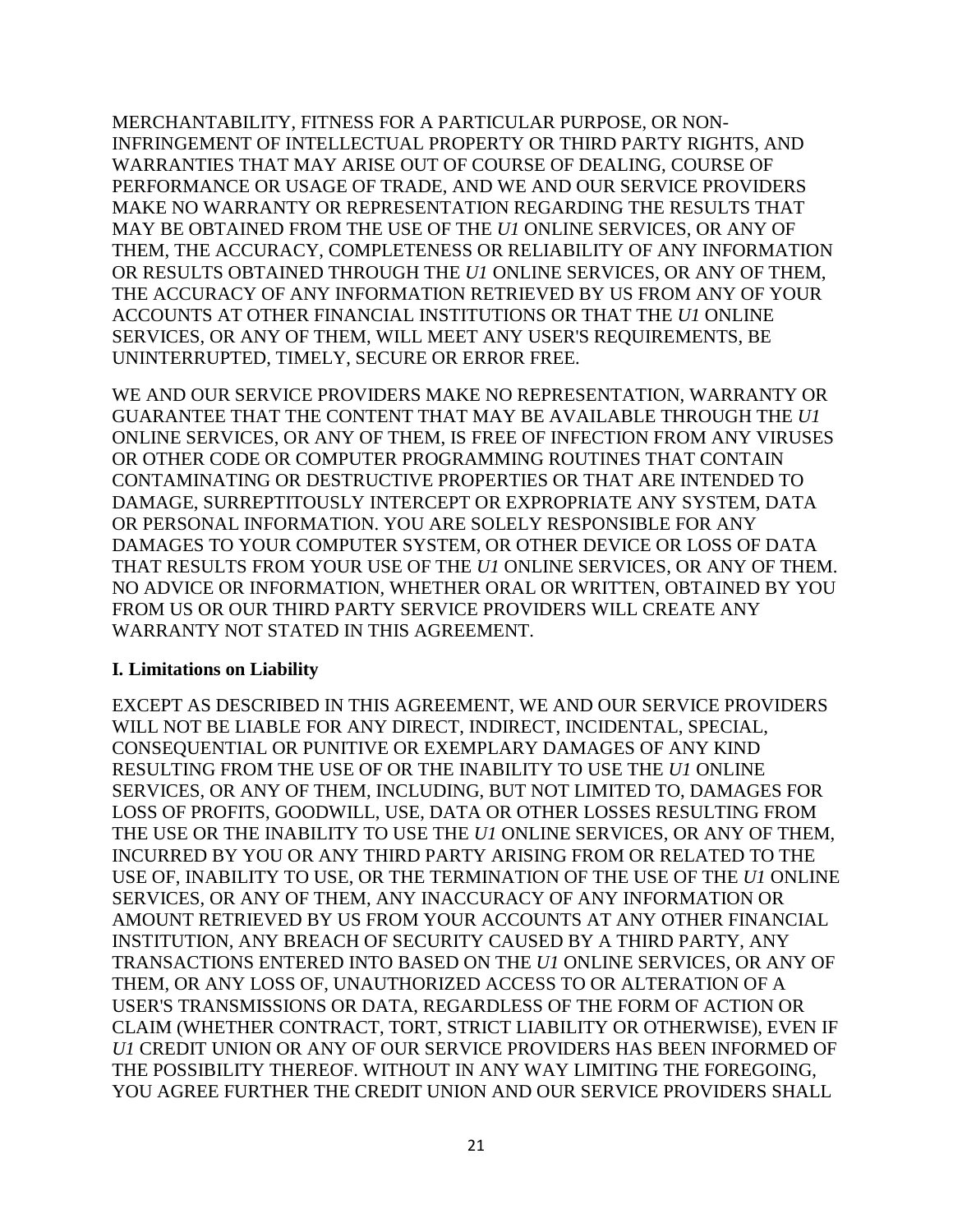NOT BE LIABLE FOR ANY DAMAGES OTHER THAN THOSE CAUSED SOLELY AND DIRECTLY BY ITS GROSS NEGLIGENCE OR WILLFUL MISCONDUCT, AND ITS LIABILITY SHALL IN NO EVENT EXCEED THE LESSER OF YOUR ACTUAL DAMAGES OR THE TOTAL IN FEES YOU PAID FOR THE USE OF THE *U1* ONLINE SERVICE UPON WHICH YOUR CLAIM IS BASED DURING THE SIX MONTH PERIOD PRIOR TO THE SUPPOSED ACT OF GROSS NEGLIGENCE OR WILLFUL MISCONDUCT.

## **J. Amendment**

We reserve the right to amend or modify this Agreement at any time in our sole discretion, with or without notice to you. You may reject any such amendments of modifications by discontinuing use of the *U1* Online Services or the affected *U1* Online Service.

## **K. Termination of Agreement; Suspension or Termination of Services**

We may terminate this Agreement or suspend or terminate your access to *U1* Online Services, or any of them, at any time, in our sole discretion, with or without notice to you and for any reason. To request reinstatement in the event of suspension or termination of the *U1* Online Services, or any of them, call *U1* Credit Union Member Services at (937) 225-6800, option -0- / (800) 543- 5000, option -0-.

# **L. No Waiver; Continuing Rights**

We shall not be deemed to have waived any of our rights or remedies hereunder unless such waiver is in writing and signed by us. No delay or omission on our part in exercising any rights or remedies shall operate as a waiver of such rights or remedies or any other rights or remedies.

You agree that our rights and remedies arising out of any breach of your representations and warranties in this Agreement, the limitations on our liability and our rights to indemnification under this Agreement are continuing and shall survive the termination of this Agreement, notwithstanding the lack of any specific reference to such survivability in these provisions. Our failure to enforce the strict performance of any provision of this Agreement will not constitute a waiver of our right to subsequently enforce such provision or any other provisions of this Agreement.

### **M. Force Majeure**

We shall be excused from failing to act or delay in acting if such failure or delay is caused by legal constraint, interruption of transmission, or communication facilities, equipment failure, war, emergency conditions or other circumstances beyond our control. Also, we may cause any or all of the *U1* Online Services to be temporarily unavailable to you, with or without prior notice, for site maintenance, security or other reasons.

### **N. Entire Agreement**

This Agreement, including any amendments that we may make from time to time, constitutes the entire agreement between us, and supersedes and replaces all other agreements or understandings, whether written or oral, regarding the *U1* Online Services. This Agreement may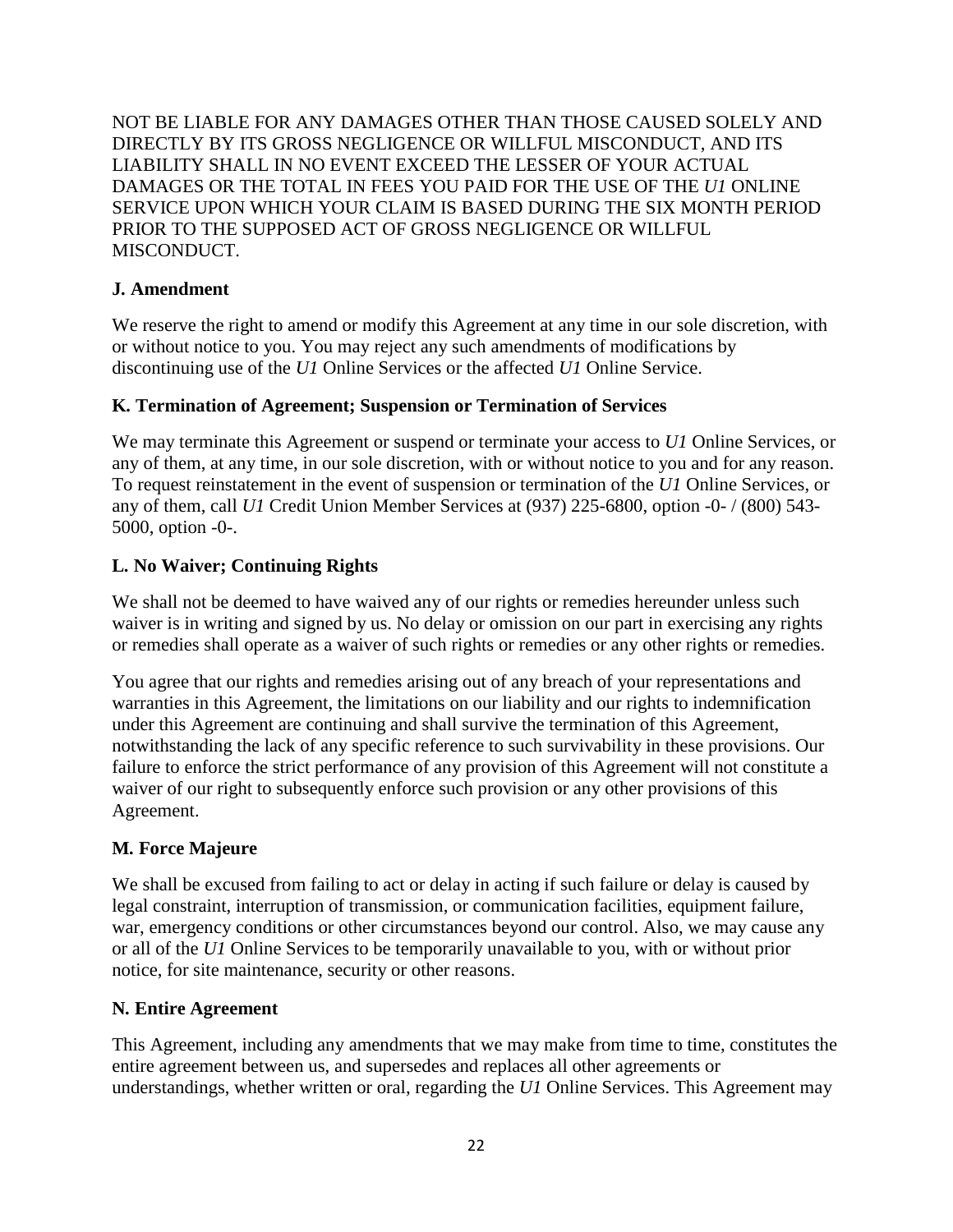be amended or any of our rights waived, only if we agree in writing to such changes, or you continue using the *U1* Online Services, or any of them following receipt of notice of any changes proposed by Credit Union. All notices to you shall be in writing and shall be made either via email, conventional mail or messages delivered through *U1* Online, at our discretion. All notices to us must be made in writing. This Agreement is personal to you and you may not assign it to anyone.

### **O. Headings; Severability**

The headings of sections and paragraphs hereof are for convenience only and shall not limit or affect the meaning or construction of any of the provisions of this Agreement. If for any reason a court of competent jurisdiction finds any provision or portion of this Agreement to be unenforceable, the remaining provisions will continue in full force and effect.

### **P. Governing Law; Arbitration**

This Online Access Agreement will be governed by and interpreted in accordance with Federal laws and regulations, and to the extent there is no applicable Federal law or regulation preempting state law, by the laws of the State of Ohio, excluding its choice of law rules. Except as prohibited by applicable law, you and Credit Union agree that such legal action shall be filed and heard in Montgomery County, Ohio. Any disputes regarding this Agreement shall be within the jurisdiction of the courts of Montgomery County, Ohio. Failure or delay in enforcing any right or provision of this agreement shall not be deemed a waiver of such provision or right with respect to any subsequent breach or a continuance of an existing breach. If any provision of this Agreement shall be held to be unenforceable, that provision will be enforced to the maximum extent possible, and the remaining provisions of this Agreement will remain in full force and effect.

WE EACH AGREE THAT ANY AND ALL DISPUTES MUST BE BROUGHT IN THE PARTIES' INDIVIDUAL CAPACITY AND NOT AS A PLAINTIFF OR CLASS MEMBER IN ANY PURPORTED CLASS OR REPRESENTATIVE PROCEEDING. YOU AGREE TO WAIVE THE RIGHT TO PARTICIPATE IN A CLASS ACTION OR LITIGATE ON A CLASS-WIDE BASIS. YOU AGREE THAT YOU HAVE EXPRESSLY AND KNOWINGLY WAIVED THESE RIGHTS.

WE EACH AGREE FURTHER ANY DISPUTE OR CLAIM RELATING IN ANY WAY TO THE *U1* ONLINE SERVICES OR THIS AGREEMENT WILL BE RESOLVED INITIALLY BY NON-BINDING ARBITRATION, RATHER THAN IN COURT, except that you may assert claims in small claims court if your claims qualify. The Federal Arbitration Act governs the interpretation and enforcement of this provision; the arbitrator shall apply Ohio law to all other matters. Notwithstanding anything to the contrary, any party to the arbitration may at any time seek injunctions or other forms of equitable relief from any court of competent jurisdiction. Either party may initiate legal action through Montgomery County Common Pleas Court after the conclusion of the arbitration.

Arbitration will be conducted by the American Arbitration Association (AAA) before a single AAA arbitrator under the AAA's rules, which are available at [www.adr.org](http://www.adr.org/) or by calling 1-800- 778-7879. Payment of all filing, administration and arbitrator fees and costs will be governed by